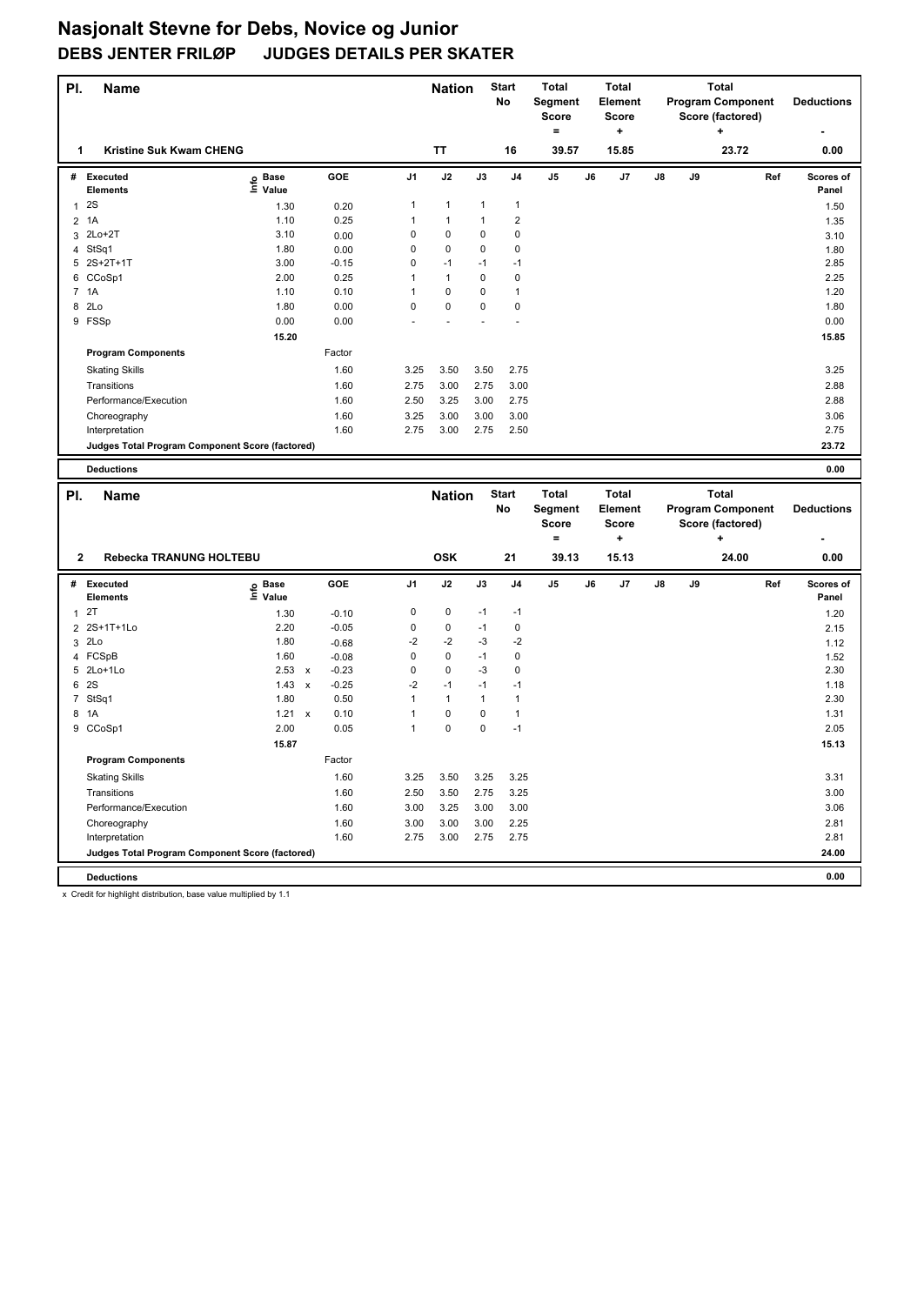| PI. | <b>Name</b>                                     |          |                            |                           |                   |                | <b>Nation</b>  |              | <b>Start</b><br>No | <b>Total</b><br>Segment<br><b>Score</b><br>$=$ |    | <b>Total</b><br>Element<br><b>Score</b><br>÷ |               |    | <b>Total</b><br><b>Program Component</b><br>Score (factored)<br>٠ | <b>Deductions</b>  |
|-----|-------------------------------------------------|----------|----------------------------|---------------------------|-------------------|----------------|----------------|--------------|--------------------|------------------------------------------------|----|----------------------------------------------|---------------|----|-------------------------------------------------------------------|--------------------|
| 3   | <b>Ida BERTHELSEN</b>                           |          |                            |                           |                   |                | OI             |              | 20                 | 38.51                                          |    | 15.18                                        |               |    | 25.33                                                             | 2.00               |
| #   | Executed<br><b>Elements</b>                     |          | e Base<br>E Value<br>Value |                           | GOE               | J <sub>1</sub> | J2             | J3           | J <sub>4</sub>     | J <sub>5</sub>                                 | J6 | J7                                           | $\mathsf{J}8$ | J9 | Ref                                                               | Scores of<br>Panel |
| 1   | 1A                                              |          | 1.10                       |                           | 0.15              |                | $\mathbf{1}$   | 1            | 0                  |                                                |    |                                              |               |    |                                                                   | 1.25               |
|     | 2 2Lo<                                          | $\hat{}$ | 1.30                       |                           | $-0.90$           | -3             | -3             | -3           | -3                 |                                                |    |                                              |               |    |                                                                   | 0.40               |
| 3   | CCoSp4                                          |          | 3.50                       |                           | 0.50              |                | $\overline{2}$ | 1            | 0                  |                                                |    |                                              |               |    |                                                                   | 4.00               |
|     | 4 2 S                                           |          | 1.30                       |                           | $-0.05$           | 0              | $\pmb{0}$      | 0            | $-1$               |                                                |    |                                              |               |    |                                                                   | 1.25               |
|     | $5$ 2S+2T <<                                    | <<       | 1.87                       | $\mathsf{x}$              | $-0.40$           | $-2$           | $-2$           | $-2$         | $-2$               |                                                |    |                                              |               |    |                                                                   | 1.47               |
| 6   | 1A+1T+2Lo<<                                     | <<       | 2.20                       | $\boldsymbol{\mathsf{x}}$ | $-0.55$           | $-2$           | $-3$           | $-3$         | $-3$               |                                                |    |                                              |               |    |                                                                   | 1.65               |
|     | 7 FSSp1                                         |          | 2.00                       |                           | $-0.10$           | 0              | $-1$           | $\mathbf{1}$ | $-2$               |                                                |    |                                              |               |    |                                                                   | 1.90               |
| 8   | StSq1                                           |          | 1.80                       |                           | 0.25              | 0              | $\mathbf{1}$   |              | 0                  |                                                |    |                                              |               |    |                                                                   | 2.05               |
|     | 9 1A                                            |          | 1.21                       | $\boldsymbol{\mathsf{x}}$ | 0.00              | 0              | $\mathbf 0$    | 0            | 0                  |                                                |    |                                              |               |    |                                                                   | 1.21               |
|     |                                                 |          | 16.28                      |                           |                   |                |                |              |                    |                                                |    |                                              |               |    |                                                                   | 15.18              |
|     | <b>Program Components</b>                       |          |                            |                           | Factor            |                |                |              |                    |                                                |    |                                              |               |    |                                                                   |                    |
|     | <b>Skating Skills</b>                           |          |                            |                           | 1.60              | 3.50           | 3.00           | 3.50         | 2.50               |                                                |    |                                              |               |    |                                                                   | 3.13               |
|     | Transitions                                     |          |                            |                           | 1.60              | 3.00           | 3.25           | 3.25         | 3.00               |                                                |    |                                              |               |    |                                                                   | 3.13               |
|     | Performance/Execution                           |          |                            |                           | 1.60              | 3.50           | 3.00           | 3.50         | 2.50               |                                                |    |                                              |               |    |                                                                   | 3.13               |
|     | Choreography                                    |          |                            |                           | 1.60              | 3.25           | 3.25           | 3.25         | 3.25               |                                                |    |                                              |               |    |                                                                   | 3.25               |
|     | Interpretation                                  |          |                            |                           | 1.60              | 3.25           | 3.50           | 3.25         | 2.75               |                                                |    |                                              |               |    |                                                                   | 3.19               |
|     | Judges Total Program Component Score (factored) |          |                            |                           |                   |                |                |              |                    |                                                |    |                                              |               |    |                                                                   | 25.33              |
|     | <b>Deductions</b>                               |          |                            |                           | Falls:<br>$-2.00$ |                |                |              |                    |                                                |    |                                              |               |    |                                                                   | $-2.00$            |

< Under-rotated jump << Downgraded jump x Credit for highlight distribution, base value multiplied by 1.1

| PI. | <b>Name</b>                                                      |                   |              |         |                | <b>Nation</b> |          | <b>Start</b><br>No | <b>Total</b><br>Segment<br>Score<br>$=$ |    | <b>Total</b><br>Element<br><b>Score</b><br>٠ |               |    | <b>Total</b><br><b>Program Component</b><br>Score (factored)<br>÷ | <b>Deductions</b><br>٠ |
|-----|------------------------------------------------------------------|-------------------|--------------|---------|----------------|---------------|----------|--------------------|-----------------------------------------|----|----------------------------------------------|---------------|----|-------------------------------------------------------------------|------------------------|
| 4   | Jannicke Ferger PEDERSEN                                         |                   |              |         |                | OI            |          | 19                 | 36.32                                   |    | 15.21                                        |               |    | 21.11                                                             | 0.00                   |
| #   | Executed<br><b>Elements</b>                                      | e Base<br>⊑ Value |              | GOE     | J <sub>1</sub> | J2            | J3       | J <sub>4</sub>     | J <sub>5</sub>                          | J6 | J7                                           | $\mathsf{J}8$ | J9 | Ref                                                               | Scores of<br>Panel     |
| 1   | 2Lo+1T+1Lo                                                       | 2.70              |              | $-0.30$ | $-1$           | $-1$          | $-1$     | $-1$               |                                         |    |                                              |               |    |                                                                   | 2.40                   |
|     | 2 FCSpB                                                          | 1.60              |              | $-0.23$ | 0              | $-1$          | $-1$     | $-1$               |                                         |    |                                              |               |    |                                                                   | 1.37                   |
| 3   | 1A                                                               | 1.10              |              | 0.00    | 0              | 0             | 0        | 0                  |                                         |    |                                              |               |    |                                                                   | 1.10                   |
| 4   | $2F+1T$                                                          | 2.20              |              | $-0.15$ | $-1$           | $\pmb{0}$     | 0        | $-1$               |                                         |    |                                              |               |    |                                                                   | 2.05                   |
|     | 5 1A+1A+SEQ                                                      | 1.94              | $\pmb{\chi}$ | $-0.05$ | $\Omega$       | $\mathbf 0$   | $\Omega$ | $-1$               |                                         |    |                                              |               |    |                                                                   | 1.89                   |
| 6   | StSq1                                                            | 1.80              |              | $-0.23$ | $-1$           | $-1$          | $-1$     | 0                  |                                         |    |                                              |               |    |                                                                   | 1.57                   |
|     | 7 2Lo                                                            | 1.98              | $\mathsf{x}$ | $-0.15$ | $\Omega$       | $\mathbf 0$   | $-1$     | $-1$               |                                         |    |                                              |               |    |                                                                   | 1.83                   |
| 8   | 2F                                                               | 1.98              | $\mathsf{x}$ | $-0.83$ | $-2$           | -3            | $-3$     | $-3$               |                                         |    |                                              |               |    |                                                                   | 1.15                   |
|     | 9 CCoSp1                                                         | 2.00              |              | $-0.15$ | 0              | $-1$          | 0        | $-1$               |                                         |    |                                              |               |    |                                                                   | 1.85                   |
|     |                                                                  | 17.30             |              |         |                |               |          |                    |                                         |    |                                              |               |    |                                                                   | 15.21                  |
|     | <b>Program Components</b>                                        |                   |              | Factor  |                |               |          |                    |                                         |    |                                              |               |    |                                                                   |                        |
|     | <b>Skating Skills</b>                                            |                   |              | 1.60    | 2.75           | 2.75          | 2.75     | 2.75               |                                         |    |                                              |               |    |                                                                   | 2.75                   |
|     | Transitions                                                      |                   |              | 1.60    | 2.50           | 2.50          | 2.50     | 2.00               |                                         |    |                                              |               |    |                                                                   | 2.38                   |
|     | Performance/Execution                                            |                   |              | 1.60    | 3.00           | 3.00          | 3.00     | 2.75               |                                         |    |                                              |               |    |                                                                   | 2.94                   |
|     | Choreography                                                     |                   |              | 1.60    | 2.50           | 2.50          | 2.75     | 2.50               |                                         |    |                                              |               |    |                                                                   | 2.56                   |
|     | Interpretation                                                   |                   |              | 1.60    | 2.50           | 2.75          | 2.75     | 2.25               |                                         |    |                                              |               |    |                                                                   | 2.56                   |
|     | Judges Total Program Component Score (factored)                  |                   |              |         |                |               |          |                    |                                         |    |                                              |               |    |                                                                   | 21.11                  |
|     | <b>Deductions</b>                                                |                   |              |         |                |               |          |                    |                                         |    |                                              |               |    |                                                                   | 0.00                   |
|     | Credit for bighlight distribution, boog uplus multiplied by 4.4. |                   |              |         |                |               |          |                    |                                         |    |                                              |               |    |                                                                   |                        |

Credit for highlight distribution, base value multiplied by 1.1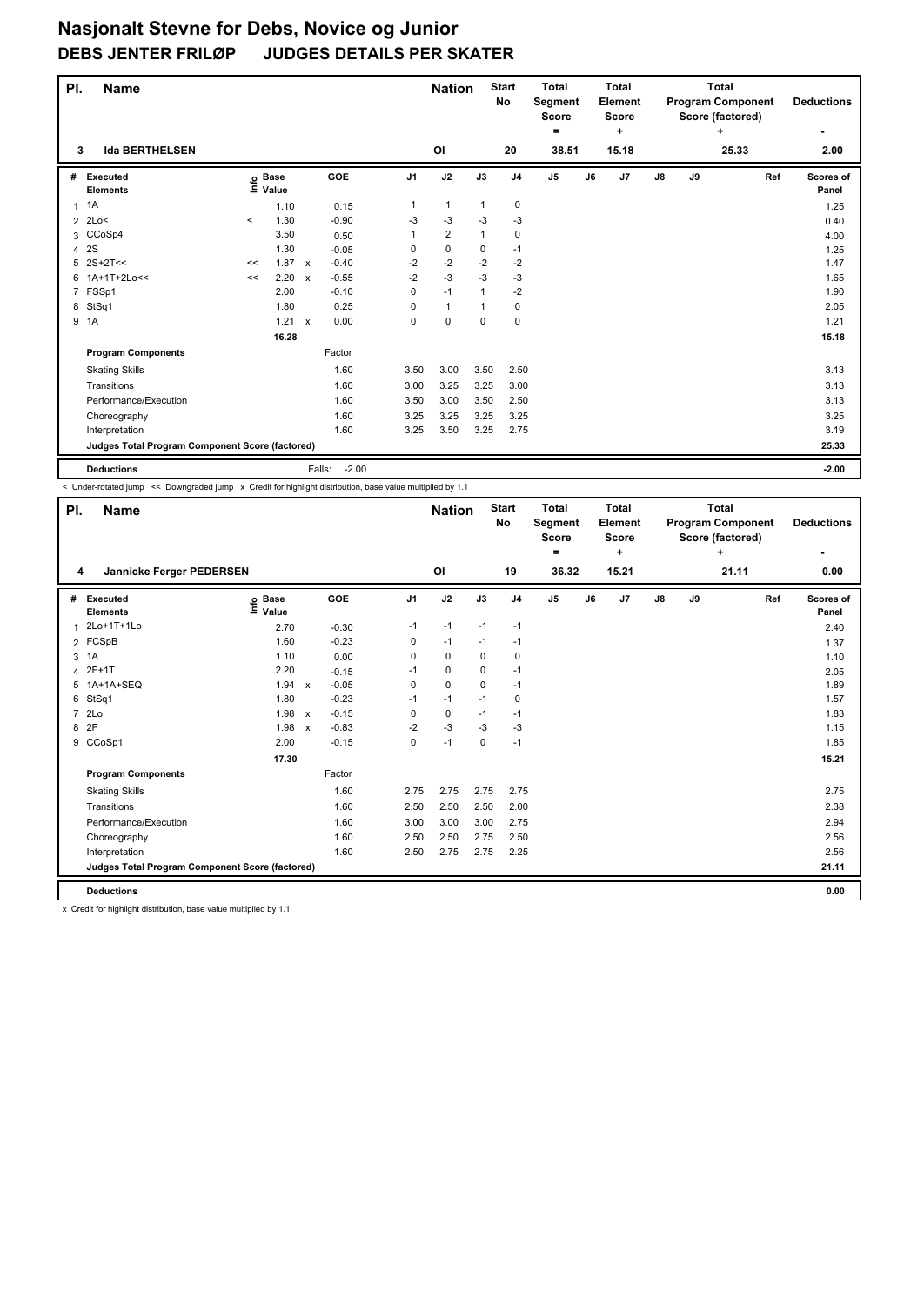| PI.            | <b>Name</b>                                     |                          |                            |                           |                   |          | <b>Nation</b> |             | <b>Start</b><br>No | <b>Total</b><br><b>Segment</b><br><b>Score</b> |    | <b>Total</b><br>Element<br><b>Score</b> |    |    | <b>Total</b><br><b>Program Component</b><br>Score (factored) | <b>Deductions</b>  |
|----------------|-------------------------------------------------|--------------------------|----------------------------|---------------------------|-------------------|----------|---------------|-------------|--------------------|------------------------------------------------|----|-----------------------------------------|----|----|--------------------------------------------------------------|--------------------|
|                |                                                 |                          |                            |                           |                   |          |               |             |                    | ۰                                              |    | ÷                                       |    |    | ÷                                                            |                    |
| 5              | Sara STØRKSEN GRØVAN                            |                          |                            |                           |                   |          | <b>OSK</b>    |             | 18                 | 36.09                                          |    | 13.99                                   |    |    | 23.10                                                        | 1.00               |
| #              | Executed<br><b>Elements</b>                     |                          | e Base<br>E Value<br>Value |                           | GOE               | J1       | J2            | J3          | J <sub>4</sub>     | J <sub>5</sub>                                 | J6 | J <sub>7</sub>                          | J8 | J9 | Ref                                                          | Scores of<br>Panel |
| 1              | 2Lo+1Lo                                         |                          | 2.30                       |                           | $-0.45$           | 0        | $-2$          | $-2$        | $-2$               |                                                |    |                                         |    |    |                                                              | 1.85               |
|                | 2 2T                                            |                          | 1.30                       |                           | 0.00              | $\Omega$ | 0             | $\Omega$    | 0                  |                                                |    |                                         |    |    |                                                              | 1.30               |
| 3              | FCSpB                                           |                          | 1.60                       |                           | $-0.30$           | $-1$     | $-1$          | $-1$        | $-1$               |                                                |    |                                         |    |    |                                                              | 1.30               |
| 4              | 2S+2T<                                          | $\overline{\phantom{a}}$ | 2.20                       |                           | $-0.55$           | $-2$     | $-3$          | -3          | $-3$               |                                                |    |                                         |    |    |                                                              | 1.65               |
|                | 5 1A                                            |                          | 1.21 x                     |                           | 0.00              | 0        | $\mathbf 0$   | 0           | 0                  |                                                |    |                                         |    |    |                                                              | 1.21               |
| 6              | 2F<                                             | $\prec$                  | 1.43                       | $\boldsymbol{\mathsf{x}}$ | $-0.53$           | $-2$     | $-1$          | $-2$        | $-2$               |                                                |    |                                         |    |    |                                                              | 0.90               |
| $\overline{7}$ | 2Lo                                             |                          | 1.98                       | $\mathsf{x}$              | 0.08              |          | $\Omega$      | $\Omega$    | 0                  |                                                |    |                                         |    |    |                                                              | 2.06               |
|                | 8 StSq1                                         |                          | 1.80                       |                           | $-0.08$           | $-1$     | 0             | 0           | 0                  |                                                |    |                                         |    |    |                                                              | 1.72               |
|                | 9 CCoSp1                                        |                          | 2.00                       |                           | 0.00              | 0        | 0             | $\mathbf 0$ | 0                  |                                                |    |                                         |    |    |                                                              | 2.00               |
|                |                                                 |                          | 15.82                      |                           |                   |          |               |             |                    |                                                |    |                                         |    |    |                                                              | 13.99              |
|                | <b>Program Components</b>                       |                          |                            |                           | Factor            |          |               |             |                    |                                                |    |                                         |    |    |                                                              |                    |
|                | <b>Skating Skills</b>                           |                          |                            |                           | 1.60              | 3.50     | 3.25          | 3.25        | 3.25               |                                                |    |                                         |    |    |                                                              | 3.31               |
|                | Transitions                                     |                          |                            |                           | 1.60              | 2.75     | 3.25          | 2.75        | 3.00               |                                                |    |                                         |    |    |                                                              | 2.94               |
|                | Performance/Execution                           |                          |                            |                           | 1.60              | 2.75     | 3.00          | 2.75        | 2.25               |                                                |    |                                         |    |    |                                                              | 2.69               |
|                | Choreography                                    |                          |                            |                           | 1.60              | 3.25     | 2.75          | 3.00        | 3.00               |                                                |    |                                         |    |    |                                                              | 3.00               |
|                | Interpretation                                  |                          |                            |                           | 1.60              | 2.75     | 2.50          | 2.50        | 2.25               |                                                |    |                                         |    |    |                                                              | 2.50               |
|                | Judges Total Program Component Score (factored) |                          |                            |                           |                   |          |               |             |                    |                                                |    |                                         |    |    |                                                              | 23.10              |
|                | <b>Deductions</b>                               |                          |                            |                           | $-1.00$<br>Falls: |          |               |             |                    |                                                |    |                                         |    |    |                                                              | $-1.00$            |

< Under-rotated jump x Credit for highlight distribution, base value multiplied by 1.1

| PI.            | <b>Name</b>                                                                                                       |    |                            |                                      |                | <b>Nation</b> |          | <b>Start</b><br>No | <b>Total</b><br>Segment<br>Score |    | <b>Total</b><br>Element<br><b>Score</b> |               |    | <b>Total</b><br><b>Program Component</b><br>Score (factored) | <b>Deductions</b>  |
|----------------|-------------------------------------------------------------------------------------------------------------------|----|----------------------------|--------------------------------------|----------------|---------------|----------|--------------------|----------------------------------|----|-----------------------------------------|---------------|----|--------------------------------------------------------------|--------------------|
|                |                                                                                                                   |    |                            |                                      |                |               |          |                    | ٠                                |    | ÷                                       |               |    | ÷                                                            |                    |
| 6              | <b>Andrea LAE</b>                                                                                                 |    |                            |                                      |                | <b>OSK</b>    |          | 14                 | 35.59                            |    | 12.78                                   |               |    | 22.81                                                        | 0.00               |
| #              | <b>Executed</b><br><b>Elements</b>                                                                                |    | e Base<br>E Value<br>Value | <b>GOE</b>                           | J <sub>1</sub> | J2            | J3       | J <sub>4</sub>     | J <sub>5</sub>                   | J6 | J7                                      | $\mathsf{J}8$ | J9 | Ref                                                          | Scores of<br>Panel |
| 1              | 2Lz                                                                                                               | <  | 1.50                       | $-0.38$                              | $-2$           | $-1$          | $-1$     | $-1$               |                                  |    |                                         |               |    |                                                              | 1.12               |
|                | 2 2Lo<<+1Lo                                                                                                       | << | 1.00                       | $-0.25$                              | $-3$           | $-2$          | $-3$     | $-2$               |                                  |    |                                         |               |    |                                                              | 0.75               |
|                | 3 FCSp1                                                                                                           |    | 1.90                       | 0.38                                 |                | $\mathbf{1}$  | 1        | 0                  |                                  |    |                                         |               |    |                                                              | 2.28               |
|                | $4.2S+2T<<$                                                                                                       | << | 1.87                       | $\boldsymbol{\mathsf{x}}$<br>$-0.40$ | $-2$           | $-2$          | $-2$     | -2                 |                                  |    |                                         |               |    |                                                              | 1.47               |
|                | $5$ 2T <<                                                                                                         | << | 0.44                       | $-0.20$<br>$\boldsymbol{\mathsf{x}}$ | $-3$           | $-1$          | $-2$     | $-2$               |                                  |    |                                         |               |    |                                                              | 0.24               |
|                | 6 1A                                                                                                              |    | 1.21                       | 0.05<br>$\boldsymbol{\mathsf{x}}$    | 1              | $\mathbf 0$   | 0        | 0                  |                                  |    |                                         |               |    |                                                              | 1.26               |
| $\overline{7}$ | 2S                                                                                                                |    | $1.43 \times$              | 0.00                                 | 0              | $\mathbf 0$   | $\Omega$ | 0                  |                                  |    |                                         |               |    |                                                              | 1.43               |
| 8              | StSq1                                                                                                             |    | 1.80                       | 0.05                                 | 0              | $\mathbf 0$   |          | $-1$               |                                  |    |                                         |               |    |                                                              | 1.85               |
|                | 9 CCoSp1                                                                                                          |    | 2.00                       | 0.38                                 | 1              | $\mathbf{1}$  | 1        | $\mathbf 0$        |                                  |    |                                         |               |    |                                                              | 2.38               |
|                |                                                                                                                   |    | 13.15                      |                                      |                |               |          |                    |                                  |    |                                         |               |    |                                                              | 12.78              |
|                | <b>Program Components</b>                                                                                         |    |                            | Factor                               |                |               |          |                    |                                  |    |                                         |               |    |                                                              |                    |
|                | <b>Skating Skills</b>                                                                                             |    |                            | 1.60                                 | 2.50           | 3.50          | 3.50     | 3.25               |                                  |    |                                         |               |    |                                                              | 3.19               |
|                | Transitions                                                                                                       |    |                            | 1.60                                 | 2.25           | 3.00          | 2.75     | 3.25               |                                  |    |                                         |               |    |                                                              | 2.81               |
|                | Performance/Execution                                                                                             |    |                            | 1.60                                 | 2.50           | 3.25          | 3.25     | 2.50               |                                  |    |                                         |               |    |                                                              | 2.88               |
|                | Choreography                                                                                                      |    |                            | 1.60                                 | 2.50           | 2.75          | 2.75     | 2.75               |                                  |    |                                         |               |    |                                                              | 2.69               |
|                | Interpretation                                                                                                    |    |                            | 1.60                                 | 2.50           | 3.00          | 2.75     | 2.50               |                                  |    |                                         |               |    |                                                              | 2.69               |
|                | Judges Total Program Component Score (factored)                                                                   |    |                            |                                      |                |               |          |                    |                                  |    |                                         |               |    |                                                              | 22.81              |
|                | <b>Deductions</b>                                                                                                 |    |                            |                                      |                |               |          |                    |                                  |    |                                         |               |    |                                                              | 0.00               |
|                | a Theorem control times that includes and there in Accord has brokened dragginged there including acceptance at a |    |                            |                                      |                |               |          |                    |                                  |    |                                         |               |    |                                                              |                    |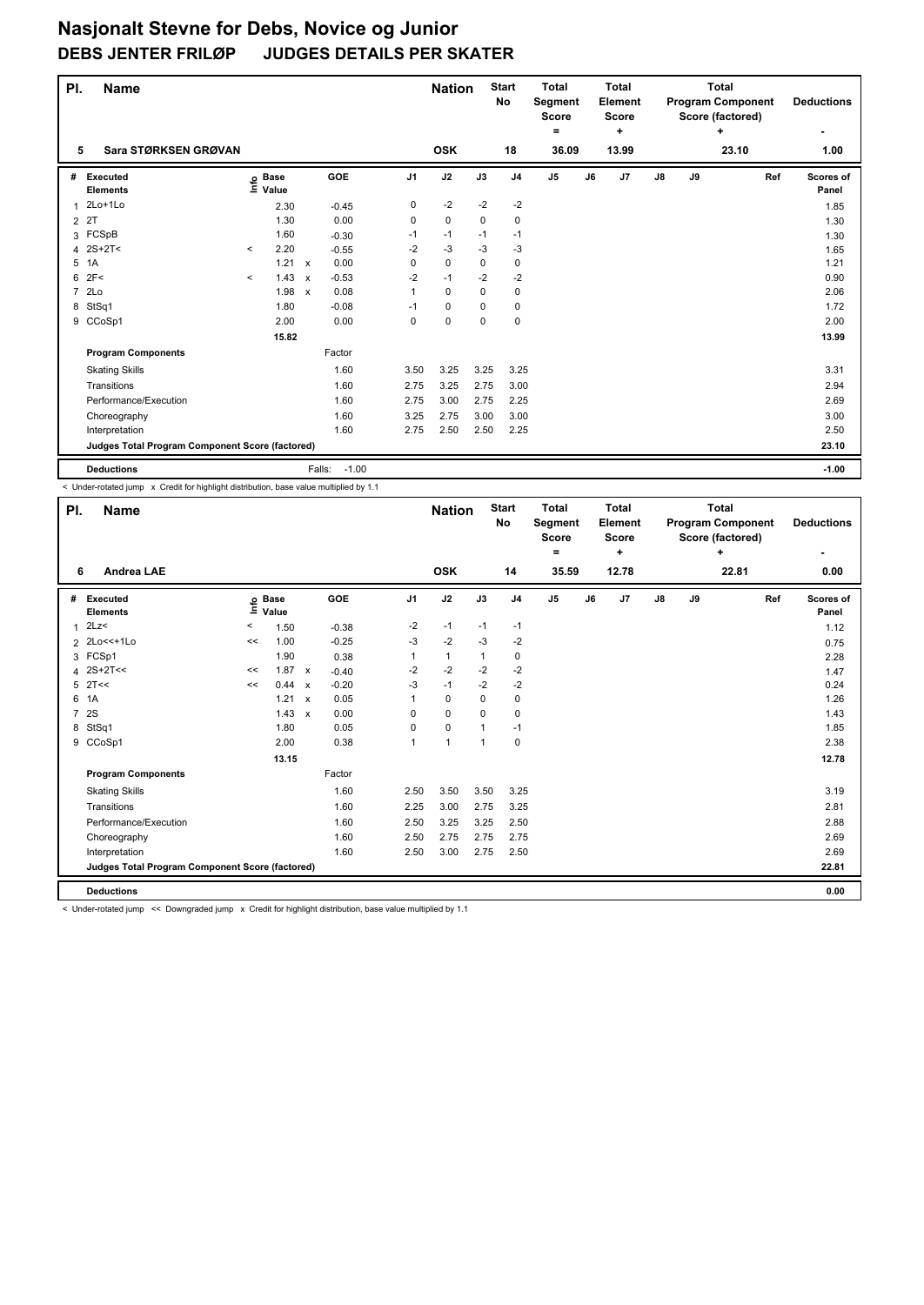| PI.            | <b>Name</b>                                     |         |                      |                           |         |                | <b>Nation</b> |              | <b>Start</b><br><b>No</b> | <b>Total</b><br>Segment<br><b>Score</b><br>= |    | Total<br><b>Element</b><br><b>Score</b><br>÷ |               |    | <b>Total</b><br><b>Program Component</b><br>Score (factored)<br>4 | <b>Deductions</b>  |
|----------------|-------------------------------------------------|---------|----------------------|---------------------------|---------|----------------|---------------|--------------|---------------------------|----------------------------------------------|----|----------------------------------------------|---------------|----|-------------------------------------------------------------------|--------------------|
| 7              | <b>Marie LAUKLI</b>                             |         |                      |                           |         |                | <b>AKK</b>    |              | 17                        | 34.88                                        |    | 13.07                                        |               |    | 22.81                                                             | 1.00               |
| #              | <b>Executed</b><br><b>Elements</b>              | Info    | <b>Base</b><br>Value |                           | GOE     | J <sub>1</sub> | J2            | J3           | J <sub>4</sub>            | J5                                           | J6 | J7                                           | $\mathsf{J}8$ | J9 | Ref                                                               | Scores of<br>Panel |
| 1              | 1A                                              |         | 1.10                 |                           | 0.00    | 0              | $\pmb{0}$     | 0            | $\pmb{0}$                 |                                              |    |                                              |               |    |                                                                   | 1.10               |
| $\overline{2}$ | 2S+2T+1T                                        |         | 3.00                 |                           | $-0.15$ | 0              | $-1$          | $-1$         | $-1$                      |                                              |    |                                              |               |    |                                                                   | 2.85               |
|                | 3 CCoSpB                                        |         | 1.70                 |                           | $-0.23$ | 0              | $-1$          | $-1$         | $-1$                      |                                              |    |                                              |               |    |                                                                   | 1.47               |
| 4              | 2Lo+2Lo                                         |         | 3.60                 |                           | $-0.83$ | $-2$           | $-3$          | -3           | -3                        |                                              |    |                                              |               |    |                                                                   | 2.77               |
| 5              | 2F<                                             | $\prec$ | 1.43                 | $\boldsymbol{\mathsf{x}}$ | $-0.68$ | $-3$           | $-2$          | $-2$         | $-2$                      |                                              |    |                                              |               |    |                                                                   | 0.75               |
| 6              | FCSpB                                           |         | 1.60                 |                           | $-0.60$ | $-2$           | $-2$          | $-2$         | $-2$                      |                                              |    |                                              |               |    |                                                                   | 1.00               |
| 7              | StSq1                                           |         | 1.80                 |                           | $-0.15$ | $-1$           | $\mathbf 0$   | $\mathbf 0$  | $-1$                      |                                              |    |                                              |               |    |                                                                   | 1.65               |
|                | 8 2S                                            |         | 1.43                 | $\mathsf{x}$              | 0.05    | 0              | $\mathbf{1}$  | $\mathbf{1}$ | $-1$                      |                                              |    |                                              |               |    |                                                                   | 1.48               |
|                |                                                 |         | 15.66                |                           |         |                |               |              |                           |                                              |    |                                              |               |    |                                                                   | 13.07              |
|                | <b>Program Components</b>                       |         |                      |                           | Factor  |                |               |              |                           |                                              |    |                                              |               |    |                                                                   |                    |
|                | <b>Skating Skills</b>                           |         |                      |                           | 1.60    | 3.25           | 3.25          | 3.25         | 2.00                      |                                              |    |                                              |               |    |                                                                   | 2.94               |
|                | Transitions                                     |         |                      |                           | 1.60    | 3.00           | 3.50          | 2.75         | 3.00                      |                                              |    |                                              |               |    |                                                                   | 3.06               |
|                | Performance/Execution                           |         |                      |                           | 1.60    | 3.00           | 2.75          | 2.75         | 2.25                      |                                              |    |                                              |               |    |                                                                   | 2.69               |
|                | Choreography                                    |         |                      |                           | 1.60    | 3.25           | 3.00          | 3.00         | 2.50                      |                                              |    |                                              |               |    |                                                                   | 2.94               |
|                | Interpretation                                  |         |                      |                           | 1.60    | 2.75           | 3.00          | 2.50         | 2.25                      |                                              |    |                                              |               |    |                                                                   | 2.63               |
|                | Judges Total Program Component Score (factored) |         |                      |                           |         |                |               |              |                           |                                              |    |                                              |               |    |                                                                   | 22.81              |
|                | <b>Deductions</b>                               |         |                      | Falls:                    | $-1.00$ |                |               |              |                           |                                              |    |                                              |               |    |                                                                   | $-1.00$            |

< Under-rotated jump x Credit for highlight distribution, base value multiplied by 1.1

| PI.            | <b>Name</b>                                     |         |                      |                           |         |                | <b>Nation</b>  |              | <b>Start</b><br><b>No</b> | <b>Total</b><br>Segment<br><b>Score</b><br>۰ |    | <b>Total</b><br>Element<br><b>Score</b><br>٠ |               |    | <b>Total</b><br><b>Program Component</b><br>Score (factored)<br>÷ |     | <b>Deductions</b>         |
|----------------|-------------------------------------------------|---------|----------------------|---------------------------|---------|----------------|----------------|--------------|---------------------------|----------------------------------------------|----|----------------------------------------------|---------------|----|-------------------------------------------------------------------|-----|---------------------------|
| 8              | <b>Marie HAAS</b>                               |         |                      |                           |         |                | <b>SKK</b>     |              | 15                        | 34.69                                        |    | 13.17                                        |               |    | 21.52                                                             |     | 0.00                      |
| #              | Executed<br><b>Elements</b>                     | ١m      | <b>Base</b><br>Value |                           | GOE     | J <sub>1</sub> | J2             | J3           | J <sub>4</sub>            | J <sub>5</sub>                               | J6 | J7                                           | $\mathsf{J}8$ | J9 |                                                                   | Ref | <b>Scores of</b><br>Panel |
| $\mathbf{1}$   | 1A                                              |         | 1.10                 |                           | $-0.25$ | $-1$           | $-1$           | $-1$         | $-2$                      |                                              |    |                                              |               |    |                                                                   |     | 0.85                      |
| $\overline{2}$ | 2Lo                                             |         | 1.80                 |                           | 0.30    | 1              | $\mathbf{1}$   | $\mathbf{1}$ | $\mathbf{1}$              |                                              |    |                                              |               |    |                                                                   |     | 2.10                      |
|                | 3 CCoSp1                                        |         | 2.00                 |                           | 0.63    | $\overline{2}$ | $\overline{1}$ | $\mathbf{1}$ | $\mathbf{1}$              |                                              |    |                                              |               |    |                                                                   |     | 2.63                      |
|                | 4 1F                                            |         | 0.50                 |                           | 0.10    | 1              | $\mathbf 0$    | $\mathbf 0$  | $\mathbf{1}$              |                                              |    |                                              |               |    |                                                                   |     | 0.60                      |
| 5              | StSq1                                           |         | 1.80                 |                           | $-0.23$ | 0              | $-1$           | $-1$         | $-1$                      |                                              |    |                                              |               |    |                                                                   |     | 1.57                      |
|                | 6 FSSp1                                         |         | 2.00                 |                           | $-0.30$ | 0              | $-1$           | $-1$         | $-2$                      |                                              |    |                                              |               |    |                                                                   |     | 1.70                      |
| $\overline{7}$ | 2S+1Lo+2T<<                                     | <<      | 2.42                 | $\mathbf{x}$              | $-0.45$ | $-2$           | $-2$           | $-2$         | -3                        |                                              |    |                                              |               |    |                                                                   |     | 1.97                      |
| 8              | 2T<                                             | $\prec$ | 0.99                 | $\boldsymbol{\mathsf{x}}$ | $-0.25$ | $-1$           | $-1$           | $-1$         | $-2$                      |                                              |    |                                              |               |    |                                                                   |     | 0.74                      |
|                | 9 1A                                            |         | 1.21                 | $\boldsymbol{\mathsf{x}}$ | $-0.20$ | 0              | $-1$           | $-1$         | $-2$                      |                                              |    |                                              |               |    |                                                                   |     | 1.01                      |
|                |                                                 |         | 13.82                |                           |         |                |                |              |                           |                                              |    |                                              |               |    |                                                                   |     | 13.17                     |
|                | <b>Program Components</b>                       |         |                      |                           | Factor  |                |                |              |                           |                                              |    |                                              |               |    |                                                                   |     |                           |
|                | <b>Skating Skills</b>                           |         |                      |                           | 1.60    | 3.25           | 3.25           | 3.25         | 3.00                      |                                              |    |                                              |               |    |                                                                   |     | 3.19                      |
|                | Transitions                                     |         |                      |                           | 1.60    | 2.50           | 2.75           | 2.50         | 2.75                      |                                              |    |                                              |               |    |                                                                   |     | 2.63                      |
|                | Performance/Execution                           |         |                      |                           | 1.60    | 2.50           | 2.75           | 3.00         | 2.00                      |                                              |    |                                              |               |    |                                                                   |     | 2.56                      |
|                | Choreography                                    |         |                      |                           | 1.60    | 2.75           | 2.75           | 2.75         | 2.25                      |                                              |    |                                              |               |    |                                                                   |     | 2.63                      |
|                | Interpretation                                  |         |                      |                           | 1.60    | 3.00           | 2.25           | 2.75         | 1.75                      |                                              |    |                                              |               |    |                                                                   |     | 2.44                      |
|                | Judges Total Program Component Score (factored) |         |                      |                           |         |                |                |              |                           |                                              |    |                                              |               |    |                                                                   |     | 21.52                     |
|                | <b>Deductions</b>                               |         |                      |                           |         |                |                |              |                           |                                              |    |                                              |               |    |                                                                   |     | 0.00                      |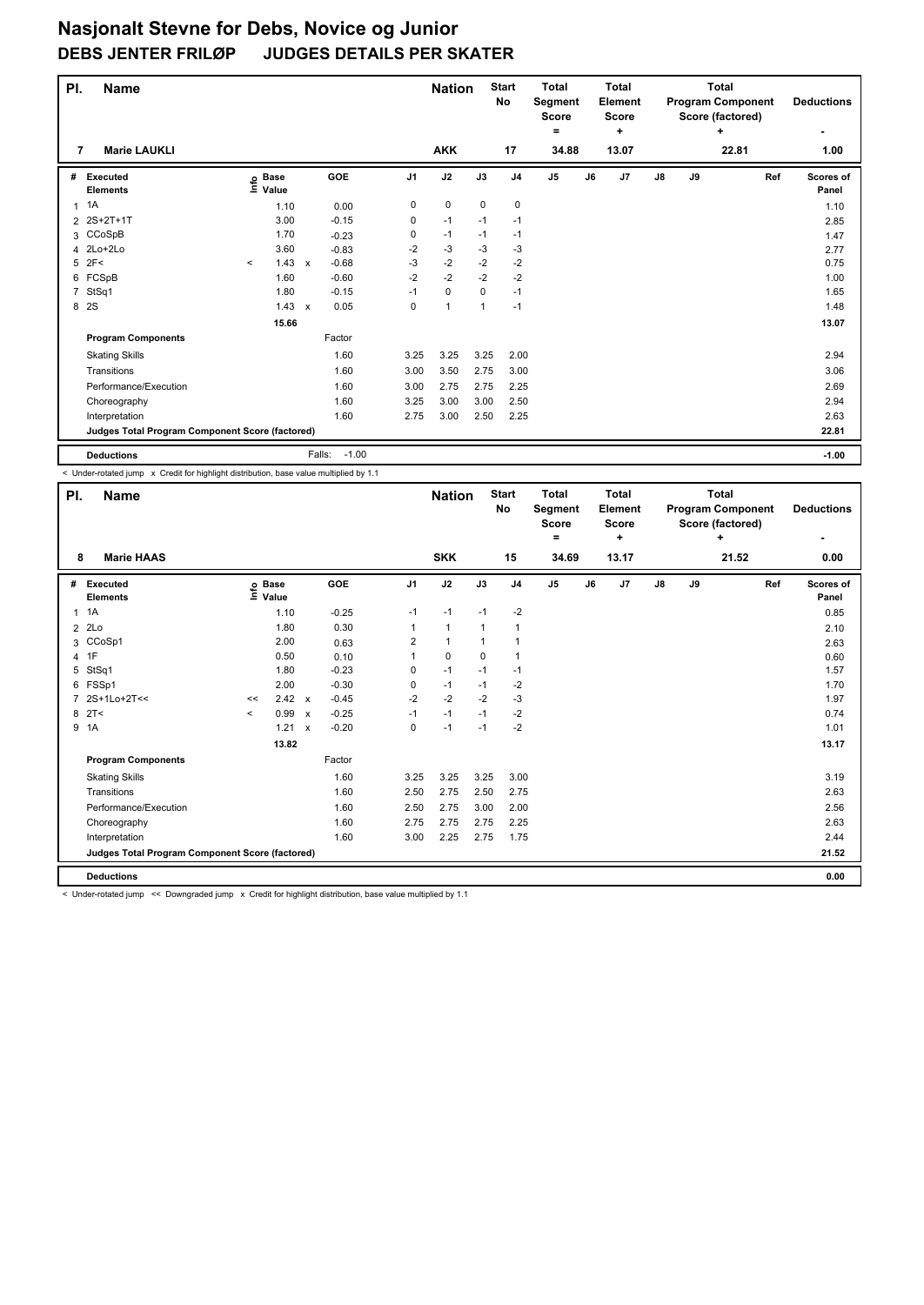| PI.          | <b>Name</b>                                     |                   |        |      | <b>Nation</b> |             | <b>Start</b><br>No | <b>Total</b><br>Segment<br><b>Score</b> |    | <b>Total</b><br>Element<br><b>Score</b> |    |    | <b>Total</b><br><b>Program Component</b><br>Score (factored) | <b>Deductions</b>  |
|--------------|-------------------------------------------------|-------------------|--------|------|---------------|-------------|--------------------|-----------------------------------------|----|-----------------------------------------|----|----|--------------------------------------------------------------|--------------------|
|              |                                                 |                   |        |      |               |             |                    | ۰                                       |    | ÷                                       |    |    | ÷                                                            |                    |
| 9            | <b>Kristine STAVA</b>                           |                   |        |      | <b>BSK</b>    |             | $\overline{7}$     | 33.16                                   |    | 14.16                                   |    |    | 19.00                                                        | 0.00               |
| #            | Executed<br><b>Elements</b>                     | e Base<br>⊑ Value | GOE    | J1   | J2            | J3          | J <sub>4</sub>     | J <sub>5</sub>                          | J6 | J7                                      | J8 | J9 | Ref                                                          | Scores of<br>Panel |
| $\mathbf{1}$ | 1A                                              | 1.10              | 0.00   | 0    | 0             | 0           | 0                  |                                         |    |                                         |    |    |                                                              | 1.10               |
|              | 2 2S+1T+1Lo                                     | 2.20              | 0.00   | 0    | 0             | 0           | 0                  |                                         |    |                                         |    |    |                                                              | 2.20               |
| 3            | StSq1                                           | 1.80              | 0.13   |      | $\mathbf 0$   | 0           | 0                  |                                         |    |                                         |    |    |                                                              | 1.93               |
|              | 4 FCSpB                                         | 1.60              | 0.00   | 0    | $\mathbf 0$   | $\Omega$    | 0                  |                                         |    |                                         |    |    |                                                              | 1.60               |
|              | $5$ $2T+1T$                                     | 1.87 x            | 0.00   | 0    | 0             | 0           | 0                  |                                         |    |                                         |    |    |                                                              | 1.87               |
| 6            | 2T                                              | $1.43 \times$     | 0.00   | 0    | $\mathbf 0$   | 0           | 0                  |                                         |    |                                         |    |    |                                                              | 1.43               |
|              | 7 1F                                            | 0.55 x            | 0.05   |      | 0             | $\Omega$    | 0                  |                                         |    |                                         |    |    |                                                              | 0.60               |
|              | 8 2S                                            | $1.43 \times$     | 0.05   |      | $\mathbf 0$   | 0           | $\mathbf 0$        |                                         |    |                                         |    |    |                                                              | 1.48               |
|              | 9 CCoSpB                                        | 1.70              | 0.25   | 1    | 1             | $\mathbf 0$ | 0                  |                                         |    |                                         |    |    |                                                              | 1.95               |
|              |                                                 | 13.68             |        |      |               |             |                    |                                         |    |                                         |    |    |                                                              | 14.16              |
|              | <b>Program Components</b>                       |                   | Factor |      |               |             |                    |                                         |    |                                         |    |    |                                                              |                    |
|              | <b>Skating Skills</b>                           |                   | 1.60   | 2.50 | 2.75          | 2.25        | 2.25               |                                         |    |                                         |    |    |                                                              | 2.44               |
|              | Transitions                                     |                   | 1.60   | 2.00 | 2.75          | 2.50        | 2.00               |                                         |    |                                         |    |    |                                                              | 2.31               |
|              | Performance/Execution                           |                   | 1.60   | 2.25 | 3.25          | 2.00        | 2.50               |                                         |    |                                         |    |    |                                                              | 2.50               |
|              | Choreography                                    |                   | 1.60   | 2.50 | 3.00          | 2.50        | 2.25               |                                         |    |                                         |    |    |                                                              | 2.56               |
|              | Interpretation                                  |                   | 1.60   | 2.00 | 2.50          | 2.00        | 1.75               |                                         |    |                                         |    |    |                                                              | 2.06               |
|              | Judges Total Program Component Score (factored) |                   |        |      |               |             |                    |                                         |    |                                         |    |    |                                                              | 19.00              |
|              | <b>Deductions</b>                               |                   |        |      |               |             |                    |                                         |    |                                         |    |    |                                                              | 0.00               |

x Credit for highlight distribution, base value multiplied by 1.1

| PI. | <b>Name</b>                                                                           |    |                            |              |         |                | <b>Nation</b>  |              | <b>Start</b><br>No | <b>Total</b><br>Segment<br><b>Score</b><br>$=$ |    | <b>Total</b><br>Element<br><b>Score</b><br>٠ |    |    | <b>Total</b><br><b>Program Component</b><br>Score (factored)<br>٠ |     | <b>Deductions</b>  |
|-----|---------------------------------------------------------------------------------------|----|----------------------------|--------------|---------|----------------|----------------|--------------|--------------------|------------------------------------------------|----|----------------------------------------------|----|----|-------------------------------------------------------------------|-----|--------------------|
| 10  | <b>Sofie LARSEN EIDE</b>                                                              |    |                            |              |         |                | <b>BSK</b>     |              | 13                 | 31.29                                          |    | 11.95                                        |    |    | 21.34                                                             |     | 2.00               |
| #   | Executed<br><b>Elements</b>                                                           |    | e Base<br>E Value<br>Value |              | GOE     | J <sub>1</sub> | J2             | J3           | J <sub>4</sub>     | J5                                             | J6 | J7                                           | J8 | J9 |                                                                   | Ref | Scores of<br>Panel |
| 1   | 2S                                                                                    |    | 1.30                       |              | 0.00    | 0              | 0              | 0            | $\mathbf 0$        |                                                |    |                                              |    |    |                                                                   |     | 1.30               |
|     | 2 2Lo<<                                                                               | << | 0.50                       |              | $-0.30$ | $-3$           | $-3$           | $-3$         | $-3$               |                                                |    |                                              |    |    |                                                                   |     | 0.20               |
|     | 3 1A+1Lo+2S                                                                           |    | 2.90                       |              | $-0.15$ | 0              | $-1$           | $-1$         | $-1$               |                                                |    |                                              |    |    |                                                                   |     | 2.75               |
|     | 4 CCoSp1                                                                              |    | 2.00                       |              | $-0.23$ | $-1$           | $-1$           | $-1$         | 0                  |                                                |    |                                              |    |    |                                                                   |     | 1.77               |
|     | 5 2T                                                                                  |    | $1.43 \times$              |              | $-0.30$ | $-2$           | $-1$           | $-1$         | $-2$               |                                                |    |                                              |    |    |                                                                   |     | 1.13               |
| 6   | FSSpB                                                                                 |    | 1.70                       |              | $-0.60$ | $-2$           | $-2$           | $-1$         | $-3$               |                                                |    |                                              |    |    |                                                                   |     | 1.10               |
|     | 7 StSq1                                                                               |    | 1.80                       |              | 0.50    | 1              | $\overline{2}$ | $\mathbf{1}$ | 0                  |                                                |    |                                              |    |    |                                                                   |     | 2.30               |
|     | 8 2T                                                                                  |    | 1.43                       | $\mathbf{x}$ | $-0.60$ | $-3$           | $-3$           | $-3$         | $-3$               |                                                |    |                                              |    |    |                                                                   |     | 0.83               |
|     | 9 1A+SEQ                                                                              |    | 0.97 x                     |              | $-0.40$ | $-2$           | $-2$           | $-2$         | $-2$               |                                                |    |                                              |    |    |                                                                   |     | 0.57               |
|     |                                                                                       |    | 14.03                      |              |         |                |                |              |                    |                                                |    |                                              |    |    |                                                                   |     | 11.95              |
|     | <b>Program Components</b>                                                             |    |                            |              | Factor  |                |                |              |                    |                                                |    |                                              |    |    |                                                                   |     |                    |
|     | <b>Skating Skills</b>                                                                 |    |                            |              | 1.60    | 2.50           | 3.50           | 3.00         | 2.50               |                                                |    |                                              |    |    |                                                                   |     | 2.88               |
|     | Transitions                                                                           |    |                            |              | 1.60    | 2.25           | 3.25           | 2.50         | 2.50               |                                                |    |                                              |    |    |                                                                   |     | 2.63               |
|     | Performance/Execution                                                                 |    |                            |              | 1.60    | 2.75           | 2.75           | 3.00         | 2.00               |                                                |    |                                              |    |    |                                                                   |     | 2.63               |
|     | Choreography                                                                          |    |                            |              | 1.60    | 2.50           | 2.75           | 2.75         | 2.25               |                                                |    |                                              |    |    |                                                                   |     | 2.56               |
|     | Interpretation                                                                        |    |                            |              | 1.60    | 2.25           | 3.00           | 2.75         | 2.50               |                                                |    |                                              |    |    |                                                                   |     | 2.63               |
|     | Judges Total Program Component Score (factored)                                       |    |                            |              |         |                |                |              |                    |                                                |    |                                              |    |    |                                                                   |     | 21.34              |
|     | <b>Deductions</b>                                                                     |    |                            | Falls:       | $-2.00$ |                |                |              |                    |                                                |    |                                              |    |    |                                                                   |     | $-2.00$            |
|     | ss. Downgraded jump x Credit for highlight distribution, hase value multiplied by 1.1 |    |                            |              |         |                |                |              |                    |                                                |    |                                              |    |    |                                                                   |     |                    |

Downgraded jump x Credit for highlight distribution, base value multiplied by 1.1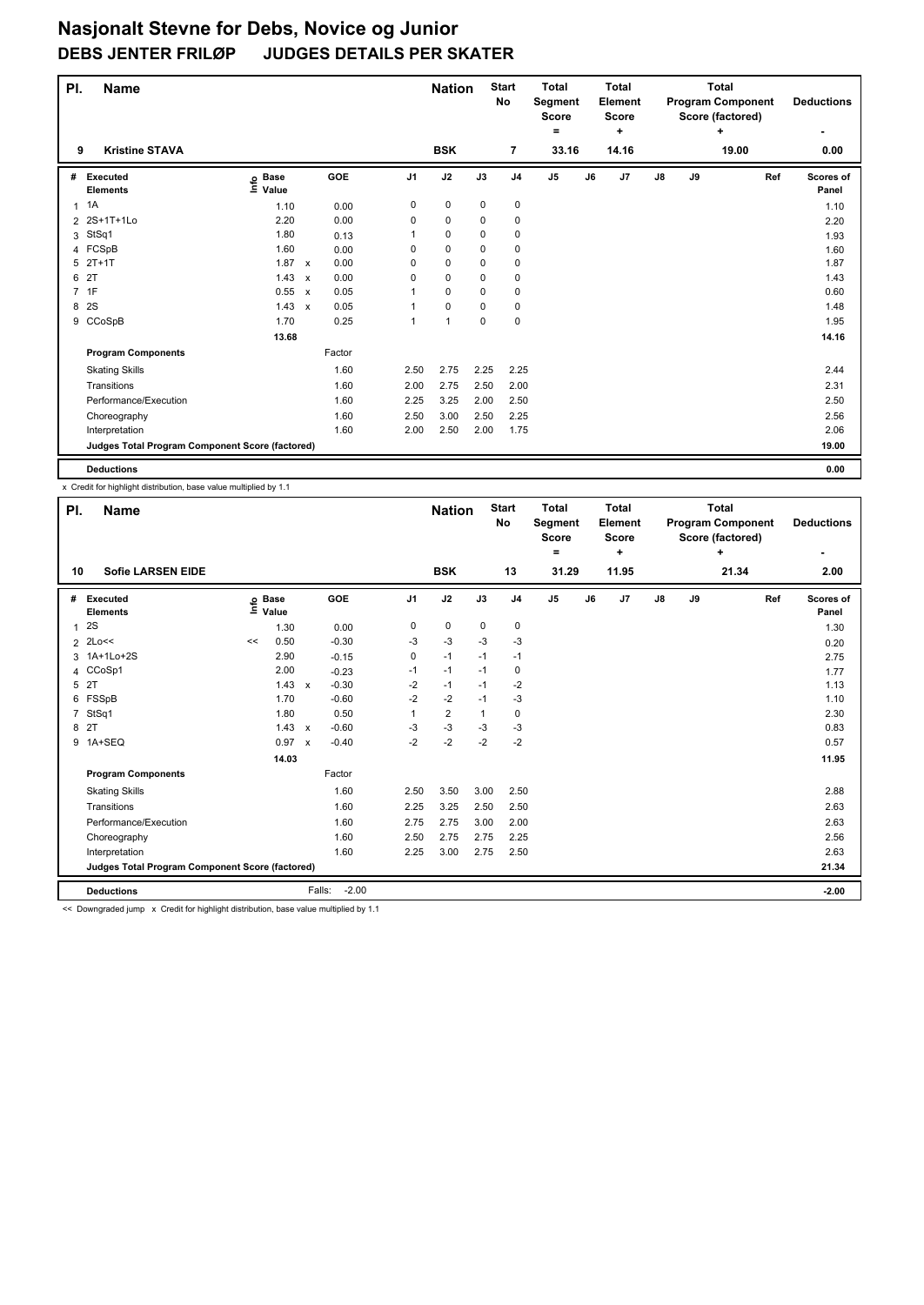| PI. | <b>Name</b>                                     |         |                   |                           |                   |                | <b>Nation</b> |      | <b>Start</b><br><b>No</b> | <b>Total</b><br><b>Segment</b><br><b>Score</b> |    | <b>Total</b><br><b>Element</b><br><b>Score</b> |            |    | <b>Total</b><br><b>Program Component</b><br>Score (factored) | <b>Deductions</b>  |
|-----|-------------------------------------------------|---------|-------------------|---------------------------|-------------------|----------------|---------------|------|---------------------------|------------------------------------------------|----|------------------------------------------------|------------|----|--------------------------------------------------------------|--------------------|
|     |                                                 |         |                   |                           |                   |                |               |      |                           | ۰                                              |    | ٠                                              |            |    | ÷                                                            |                    |
| 11  | <b>Mathilde Austdahl SANDØY</b>                 |         |                   |                           |                   |                | ΟI            |      | 12                        | 31.22                                          |    | 13.11                                          |            |    | 19.11                                                        | 1.00               |
| #   | Executed<br><b>Elements</b>                     |         | e Base<br>⊑ Value |                           | <b>GOE</b>        | J <sub>1</sub> | J2            | J3   | J <sub>4</sub>            | J <sub>5</sub>                                 | J6 | J7                                             | ${\sf J8}$ | J9 | Ref                                                          | Scores of<br>Panel |
| 1   | 1A+1Lo+2S                                       |         | 2.90              |                           | $-0.15$           | 0              | $-1$          | $-1$ | $-1$                      |                                                |    |                                                |            |    |                                                              | 2.75               |
|     | 2 CCoSp1                                        |         | 2.00              |                           | 0.05              | 1              | 0             | $-1$ | 0                         |                                                |    |                                                |            |    |                                                              | 2.05               |
| 3   | StSqB                                           |         | 1.50              |                           | $-0.03$           | 1              | $\pmb{0}$     | $-1$ | $-1$                      |                                                |    |                                                |            |    |                                                              | 1.47               |
|     | 4 2F+2T<<                                       | <<      | 2.42              | $\mathsf{x}$              | $-0.60$           | $-2$           | $-2$          | $-2$ | $-2$                      |                                                |    |                                                |            |    |                                                              | 1.82               |
| 5   | 1Lo                                             |         | 0.55              | $\boldsymbol{\mathsf{x}}$ | $-0.18$           | $-1$           | $-2$          | $-1$ | $-3$                      |                                                |    |                                                |            |    |                                                              | 0.37               |
| 6   | 2F                                              |         | 1.98              | $\boldsymbol{\mathsf{x}}$ | $-0.08$           | 0              | 0             | $-1$ | 0                         |                                                |    |                                                |            |    |                                                              | 1.90               |
|     | FSSpB                                           |         | 1.70              |                           | $-0.30$           | 0              | $-2$          | 0    | $-2$                      |                                                |    |                                                |            |    |                                                              | 1.40               |
|     | 8 1Lz<                                          | $\prec$ | 0.44 x            |                           | $-0.30$           | $-3$           | $-3$          | $-3$ | $-3$                      |                                                |    |                                                |            |    |                                                              | 0.14               |
|     | 9 1A                                            |         | 1.21              | $\boldsymbol{\mathsf{x}}$ | 0.00              | 0              | $\mathbf 0$   | 0    | 0                         |                                                |    |                                                |            |    |                                                              | 1.21               |
|     |                                                 |         | 14.70             |                           |                   |                |               |      |                           |                                                |    |                                                |            |    |                                                              | 13.11              |
|     | <b>Program Components</b>                       |         |                   |                           | Factor            |                |               |      |                           |                                                |    |                                                |            |    |                                                              |                    |
|     | <b>Skating Skills</b>                           |         |                   |                           | 1.60              | 2.25           | 3.00          | 2.50 | 2.25                      |                                                |    |                                                |            |    |                                                              | 2.50               |
|     | Transitions                                     |         |                   |                           | 1.60              | 1.75           | 2.75          | 2.25 | 2.25                      |                                                |    |                                                |            |    |                                                              | 2.25               |
|     | Performance/Execution                           |         |                   |                           | 1.60              | 2.00           | 3.00          | 2.50 | 2.00                      |                                                |    |                                                |            |    |                                                              | 2.38               |
|     | Choreography                                    |         |                   |                           | 1.60              | 2.50           | 2.75          | 2.50 | 2.25                      |                                                |    |                                                |            |    |                                                              | 2.50               |
|     | Interpretation                                  |         |                   |                           | 1.60              | 2.50           | 3.00          | 2.00 | 1.75                      |                                                |    |                                                |            |    |                                                              | 2.31               |
|     | Judges Total Program Component Score (factored) |         |                   |                           |                   |                |               |      |                           |                                                |    |                                                |            |    |                                                              | 19.11              |
|     | <b>Deductions</b>                               |         |                   |                           | $-1.00$<br>Falls: |                |               |      |                           |                                                |    |                                                |            |    |                                                              | $-1.00$            |

< Under-rotated jump << Downgraded jump x Credit for highlight distribution, base value multiplied by 1.1

| PI.            | <b>Name</b>                                                                                                     |         |                   |              |         |      | <b>Nation</b> |             | <b>Start</b><br><b>No</b> | <b>Total</b><br>Segment<br><b>Score</b><br>= |    | <b>Total</b><br><b>Element</b><br>Score<br>٠ |    |    | <b>Total</b><br><b>Program Component</b><br>Score (factored)<br>٠ |     | <b>Deductions</b><br>٠    |
|----------------|-----------------------------------------------------------------------------------------------------------------|---------|-------------------|--------------|---------|------|---------------|-------------|---------------------------|----------------------------------------------|----|----------------------------------------------|----|----|-------------------------------------------------------------------|-----|---------------------------|
| 12             | Ingeborg Børve ANGELSKÅR                                                                                        |         |                   |              |         |      | <b>SKK</b>    |             | 8                         | 29.40                                        |    | 14.69                                        |    |    | 14.71                                                             |     | 0.00                      |
| #              | <b>Executed</b><br><b>Elements</b>                                                                              |         | e Base<br>E Value |              | GOE     | J1   | J2            | J3          | J <sub>4</sub>            | J5                                           | J6 | J7                                           | J8 | J9 |                                                                   | Ref | <b>Scores of</b><br>Panel |
| $\mathbf{1}$   | 1A                                                                                                              |         | 1.10              |              | $-0.15$ | $-1$ | $-1$          | $\mathbf 0$ | $-1$                      |                                              |    |                                              |    |    |                                                                   |     | 0.95                      |
|                | 2 FCSp1                                                                                                         |         | 1.90              |              | $-0.15$ | 0    | $-1$          | $-1$        | 0                         |                                              |    |                                              |    |    |                                                                   |     | 1.75                      |
| 3              | 2S<+2T<+2Lo                                                                                                     | $\prec$ | 3.60              |              | $-0.75$ | -2   | $-2$          | -3          | -3                        |                                              |    |                                              |    |    |                                                                   |     | 2.85                      |
|                | 4 2F<<+2T<                                                                                                      | <<      | 1.40              |              | $-0.60$ | $-3$ | $-3$          | $-3$        | $-3$                      |                                              |    |                                              |    |    |                                                                   |     | 0.80                      |
|                | $5$ 2Lz<                                                                                                        | $\prec$ | 1.50              |              | $-0.38$ | $-2$ | $-1$          | $-1$        | $-1$                      |                                              |    |                                              |    |    |                                                                   |     | 1.12                      |
| 6              | 2Lo                                                                                                             |         | 1.98              | $\mathsf{x}$ | $-0.08$ | $-1$ | $\mathbf 0$   | 0           | $\mathbf 0$               |                                              |    |                                              |    |    |                                                                   |     | 1.90                      |
| $\overline{7}$ | CCoSp4                                                                                                          |         | 3.50              |              | 0.30    | 1    | $\mathbf{1}$  | $-1$        | 1                         |                                              |    |                                              |    |    |                                                                   |     | 3.80                      |
| 8              | StSqB                                                                                                           |         | 1.50              |              | $-0.30$ | $-1$ | $-1$          | $-1$        | $-1$                      |                                              |    |                                              |    |    |                                                                   |     | 1.20                      |
|                | $9$ 2F<<                                                                                                        | <<      | 0.55              | $\mathsf{x}$ | $-0.23$ | $-3$ | $-2$          | $-2$        | $-2$                      |                                              |    |                                              |    |    |                                                                   |     | 0.32                      |
|                |                                                                                                                 |         | 17.03             |              |         |      |               |             |                           |                                              |    |                                              |    |    |                                                                   |     | 14.69                     |
|                | <b>Program Components</b>                                                                                       |         |                   |              | Factor  |      |               |             |                           |                                              |    |                                              |    |    |                                                                   |     |                           |
|                | <b>Skating Skills</b>                                                                                           |         |                   |              | 1.60    | 2.00 | 2.50          | 2.25        | 2.00                      |                                              |    |                                              |    |    |                                                                   |     | 2.19                      |
|                | Transitions                                                                                                     |         |                   |              | 1.60    | 1.25 | 2.50          | 2.25        | 2.50                      |                                              |    |                                              |    |    |                                                                   |     | 2.13                      |
|                | Performance/Execution                                                                                           |         |                   |              | 1.60    | 1.75 | 2.00          | 1.75        | 1.25                      |                                              |    |                                              |    |    |                                                                   |     | 1.69                      |
|                | Choreography                                                                                                    |         |                   |              | 1.60    | 1.50 | 1.75          | 2.00        | 1.75                      |                                              |    |                                              |    |    |                                                                   |     | 1.75                      |
|                | Interpretation                                                                                                  |         |                   |              | 1.60    | 1.25 | 1.50          | 1.50        | 1.50                      |                                              |    |                                              |    |    |                                                                   |     | 1.44                      |
|                | Judges Total Program Component Score (factored)                                                                 |         |                   |              |         |      |               |             |                           |                                              |    |                                              |    |    |                                                                   |     | 14.71                     |
|                | <b>Deductions</b>                                                                                               |         |                   |              |         |      |               |             |                           |                                              |    |                                              |    |    |                                                                   |     | 0.00                      |
|                | Lindon retated in any set Democrated in any or Credit for bighlight distribution, began uping multiplied by 4.4 |         |                   |              |         |      |               |             |                           |                                              |    |                                              |    |    |                                                                   |     |                           |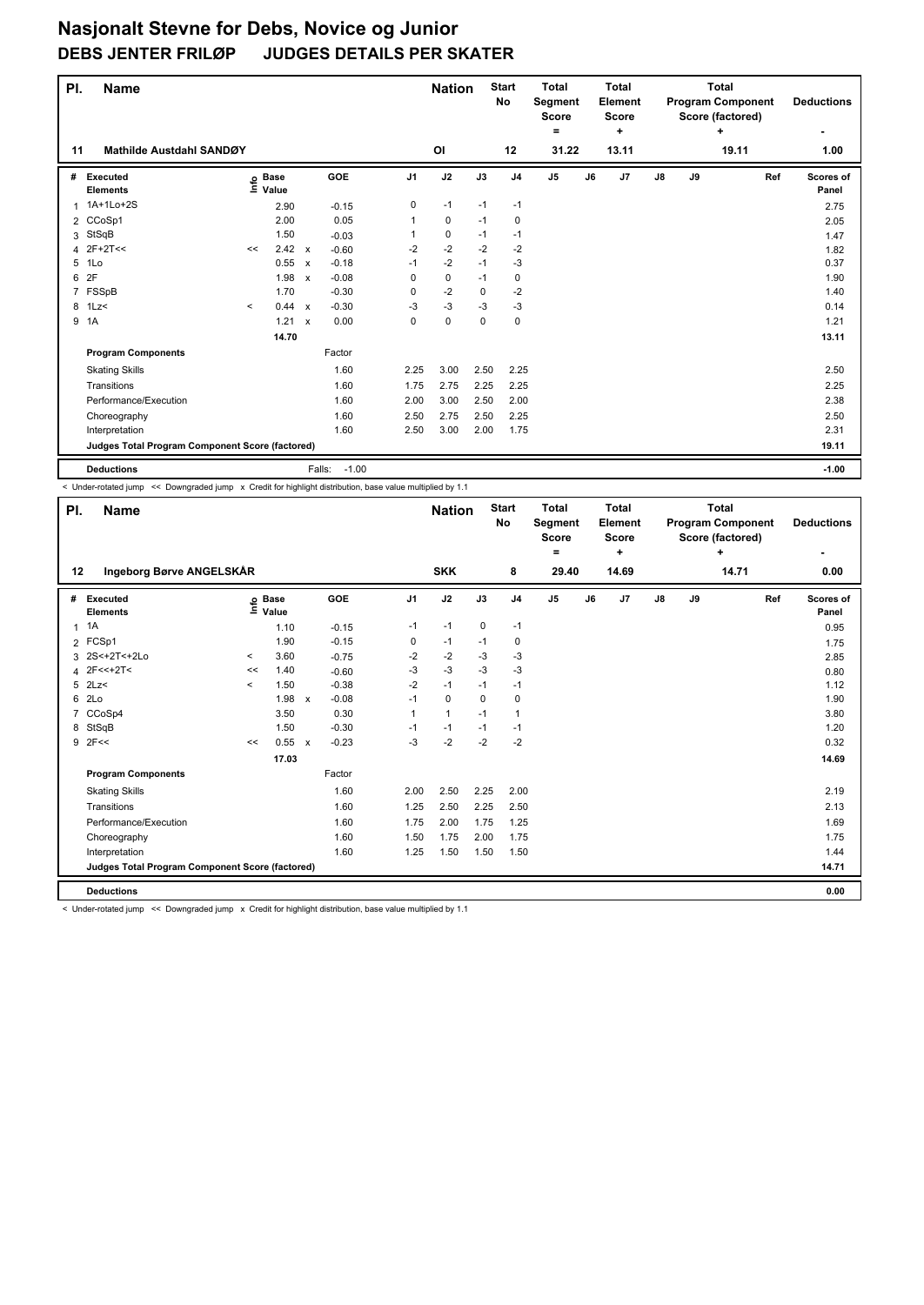| PI.            | <b>Name</b>                                     |         |                            |                           |                   |                | <b>Nation</b> |      | <b>Start</b><br>No | <b>Total</b><br>Segment<br><b>Score</b><br>$=$ |    | <b>Total</b><br>Element<br><b>Score</b><br>÷ |               |    | <b>Total</b><br><b>Program Component</b><br>Score (factored)<br>٠ | <b>Deductions</b>  |
|----------------|-------------------------------------------------|---------|----------------------------|---------------------------|-------------------|----------------|---------------|------|--------------------|------------------------------------------------|----|----------------------------------------------|---------------|----|-------------------------------------------------------------------|--------------------|
| 13             | <b>Nina JOAKIMSEN</b>                           |         |                            |                           |                   |                | OI            |      | 4                  | 28.48                                          |    | 11.78                                        |               |    | 17.70                                                             | 1.00               |
| #              | Executed<br><b>Elements</b>                     |         | e Base<br>E Value<br>Value |                           | GOE               | J <sub>1</sub> | J2            | J3   | J <sub>4</sub>     | J <sub>5</sub>                                 | J6 | J7                                           | $\mathsf{J}8$ | J9 | Ref                                                               | Scores of<br>Panel |
|                | $1 \t1A$                                        |         | 1.10                       |                           | 0.15              | 1              | $\mathbf{1}$  | 1    | 0                  |                                                |    |                                              |               |    |                                                                   | 1.25               |
| $\overline{2}$ | <b>2S</b>                                       |         | 1.30                       |                           | $-0.15$           | 0              | $-1$          | $-1$ | $-1$               |                                                |    |                                              |               |    |                                                                   | 1.15               |
| 3              | StSqB                                           |         | 1.50                       |                           | $-0.03$           | $-2$           | $\mathbf{1}$  | 0    | 0                  |                                                |    |                                              |               |    |                                                                   | 1.47               |
|                | 4 FCCoSp1                                       |         | 2.00                       |                           | $-0.30$           | $-1$           | 0             | $-1$ | $-2$               |                                                |    |                                              |               |    |                                                                   | 1.70               |
| 5              | 1A                                              |         | 1.21 x                     |                           | 0.00              |                | 0             | 0    | $-1$               |                                                |    |                                              |               |    |                                                                   | 1.21               |
| 6              | 2Lo<                                            | $\,<\,$ | 1.43                       | $\boldsymbol{\mathsf{x}}$ | $-0.90$           | $-3$           | $-3$          | $-3$ | $-3$               |                                                |    |                                              |               |    |                                                                   | 0.53               |
| 7              | CCoSp1                                          |         | 2.00                       |                           | 0.05              | 0              | $\mathbf{1}$  | $-1$ | 0                  |                                                |    |                                              |               |    |                                                                   | 2.05               |
|                | 8 2S+1T+1Lo                                     |         | $2.42 \times$              |                           | 0.00              | 0              | 0             | 0    | 0                  |                                                |    |                                              |               |    |                                                                   | 2.42               |
|                | 9 2Lo<*+2Lo<<*                                  | $\star$ | 0.00                       |                           | 0.00              |                |               |      |                    |                                                |    |                                              |               |    |                                                                   | 0.00               |
|                |                                                 |         | 12.96                      |                           |                   |                |               |      |                    |                                                |    |                                              |               |    |                                                                   | 11.78              |
|                | <b>Program Components</b>                       |         |                            |                           | Factor            |                |               |      |                    |                                                |    |                                              |               |    |                                                                   |                    |
|                | <b>Skating Skills</b>                           |         |                            |                           | 1.60              | 2.25           | 2.75          | 2.00 | 1.75               |                                                |    |                                              |               |    |                                                                   | 2.19               |
|                | Transitions                                     |         |                            |                           | 1.60              | 1.75           | 2.50          | 2.00 | 2.00               |                                                |    |                                              |               |    |                                                                   | 2.06               |
|                | Performance/Execution                           |         |                            |                           | 1.60              | 2.25           | 3.00          | 1.75 | 1.75               |                                                |    |                                              |               |    |                                                                   | 2.19               |
|                | Choreography                                    |         |                            |                           | 1.60              | 2.25           | 2.75          | 2.25 | 2.50               |                                                |    |                                              |               |    |                                                                   | 2.44               |
|                | Interpretation                                  |         |                            |                           | 1.60              | 2.00           | 2.75          | 2.00 | 2.00               |                                                |    |                                              |               |    |                                                                   | 2.19               |
|                | Judges Total Program Component Score (factored) |         |                            |                           |                   |                |               |      |                    |                                                |    |                                              |               |    |                                                                   | 17.70              |
|                | <b>Deductions</b>                               |         |                            |                           | Falls:<br>$-1.00$ |                |               |      |                    |                                                |    |                                              |               |    |                                                                   | $-1.00$            |

< Under-rotated jump << Downgraded jump \* Invalid element x Credit for highlight distribution, base value multiplied by 1.1

| PI.            | <b>Name</b>                                                                                                     |          |                                  |              |         |                | <b>Nation</b>            |              | <b>Start</b><br>No       | <b>Total</b><br><b>Segment</b><br><b>Score</b><br>= |    | <b>Total</b><br><b>Element</b><br><b>Score</b><br>÷ |    |    | <b>Total</b><br><b>Program Component</b><br>Score (factored)<br>÷ | <b>Deductions</b><br>٠ |
|----------------|-----------------------------------------------------------------------------------------------------------------|----------|----------------------------------|--------------|---------|----------------|--------------------------|--------------|--------------------------|-----------------------------------------------------|----|-----------------------------------------------------|----|----|-------------------------------------------------------------------|------------------------|
| 14             | Silja Anna SKULSTAD URANG                                                                                       |          |                                  |              |         |                | <b>BKK</b>               |              | $\mathbf 2$              | 27.95                                               |    | 10.44                                               |    |    | 17.51                                                             | 0.00                   |
| #              | <b>Executed</b><br><b>Elements</b>                                                                              |          | <b>Base</b><br>e Base<br>⊑ Value |              | GOE     | J <sub>1</sub> | J2                       | J3           | J <sub>4</sub>           | J <sub>5</sub>                                      | J6 | J7                                                  | J8 | J9 | Ref                                                               | Scores of<br>Panel     |
| $\overline{1}$ | 2Lo                                                                                                             |          | 1.80                             |              | 0.23    | 1              | $\mathbf{1}$             | $\mathbf{1}$ | $\pmb{0}$                |                                                     |    |                                                     |    |    |                                                                   | 2.03                   |
|                | 2 1A                                                                                                            |          | 1.10                             |              | $-0.10$ | 0              | $-1$                     | 0            | $-1$                     |                                                     |    |                                                     |    |    |                                                                   | 1.00                   |
| 3              | FSSp                                                                                                            |          | 0.00                             |              | 0.00    | ٠              | $\overline{\phantom{a}}$ |              | $\overline{\phantom{a}}$ |                                                     |    |                                                     |    |    |                                                                   | 0.00                   |
|                | $2F<<+2T<<$                                                                                                     | <<       | 0.90                             |              | $-0.30$ | -3             | $-3$                     | $-3$         | -3                       |                                                     |    |                                                     |    |    |                                                                   | 0.60                   |
|                | $5$ 2Lz <<                                                                                                      | <<       | 0.66                             | $\mathsf{x}$ | $-0.30$ | -3             | $-3$                     | $-3$         | $-3$                     |                                                     |    |                                                     |    |    |                                                                   | 0.36                   |
| 6              | 2Lo<<+2T<<                                                                                                      | <<       | 0.99                             | $\mathsf{x}$ | $-0.30$ | $-3$           | $-3$                     | $-3$         | $-3$                     |                                                     |    |                                                     |    |    |                                                                   | 0.69                   |
| $\overline{7}$ | 2S<                                                                                                             | $\hat{}$ | 0.99                             | $\mathsf{x}$ | $-0.25$ | $-1$           | $-1$                     | $-1$         | -2                       |                                                     |    |                                                     |    |    |                                                                   | 0.74                   |
| 8              | CCoSp3                                                                                                          |          | 3.00                             |              | 0.25    | 0              | $\mathbf{1}$             | 1            | $\mathbf 0$              |                                                     |    |                                                     |    |    |                                                                   | 3.25                   |
| 9              | StSq1                                                                                                           |          | 1.80                             |              | $-0.03$ | $-1$           | $\mathbf{1}$             | $\mathbf 0$  | $-1$                     |                                                     |    |                                                     |    |    |                                                                   | 1.77                   |
|                |                                                                                                                 |          | 11.24                            |              |         |                |                          |              |                          |                                                     |    |                                                     |    |    |                                                                   | 10.44                  |
|                | <b>Program Components</b>                                                                                       |          |                                  |              | Factor  |                |                          |              |                          |                                                     |    |                                                     |    |    |                                                                   |                        |
|                | <b>Skating Skills</b>                                                                                           |          |                                  |              | 1.60    | 2.00           | 3.25                     | 3.00         | 2.00                     |                                                     |    |                                                     |    |    |                                                                   | 2.56                   |
|                | Transitions                                                                                                     |          |                                  |              | 1.60    | 1.50           | 2.75                     | 2.50         | 1.75                     |                                                     |    |                                                     |    |    |                                                                   | 2.13                   |
|                | Performance/Execution                                                                                           |          |                                  |              | 1.60    | 1.50           | 3.00                     | 2.50         | 2.00                     |                                                     |    |                                                     |    |    |                                                                   | 2.25                   |
|                | Choreography                                                                                                    |          |                                  |              | 1.60    | 1.50           | 2.50                     | 2.75         | 1.25                     |                                                     |    |                                                     |    |    |                                                                   | 2.00                   |
|                | Interpretation                                                                                                  |          |                                  |              | 1.60    | 1.50           | 2.25                     | 2.75         | 1.50                     |                                                     |    |                                                     |    |    |                                                                   | 2.00                   |
|                | Judges Total Program Component Score (factored)                                                                 |          |                                  |              |         |                |                          |              |                          |                                                     |    |                                                     |    |    |                                                                   | 17.51                  |
|                | <b>Deductions</b>                                                                                               |          |                                  |              |         |                |                          |              |                          |                                                     |    |                                                     |    |    |                                                                   | 0.00                   |
|                | a Thadaa askaka diinaa 11 ay 11 Nome aaska diinaa 1977. Waxabka ka kaleensaa dhadhada ah ka ay mahma aandka dha |          |                                  |              |         |                |                          |              |                          |                                                     |    |                                                     |    |    |                                                                   |                        |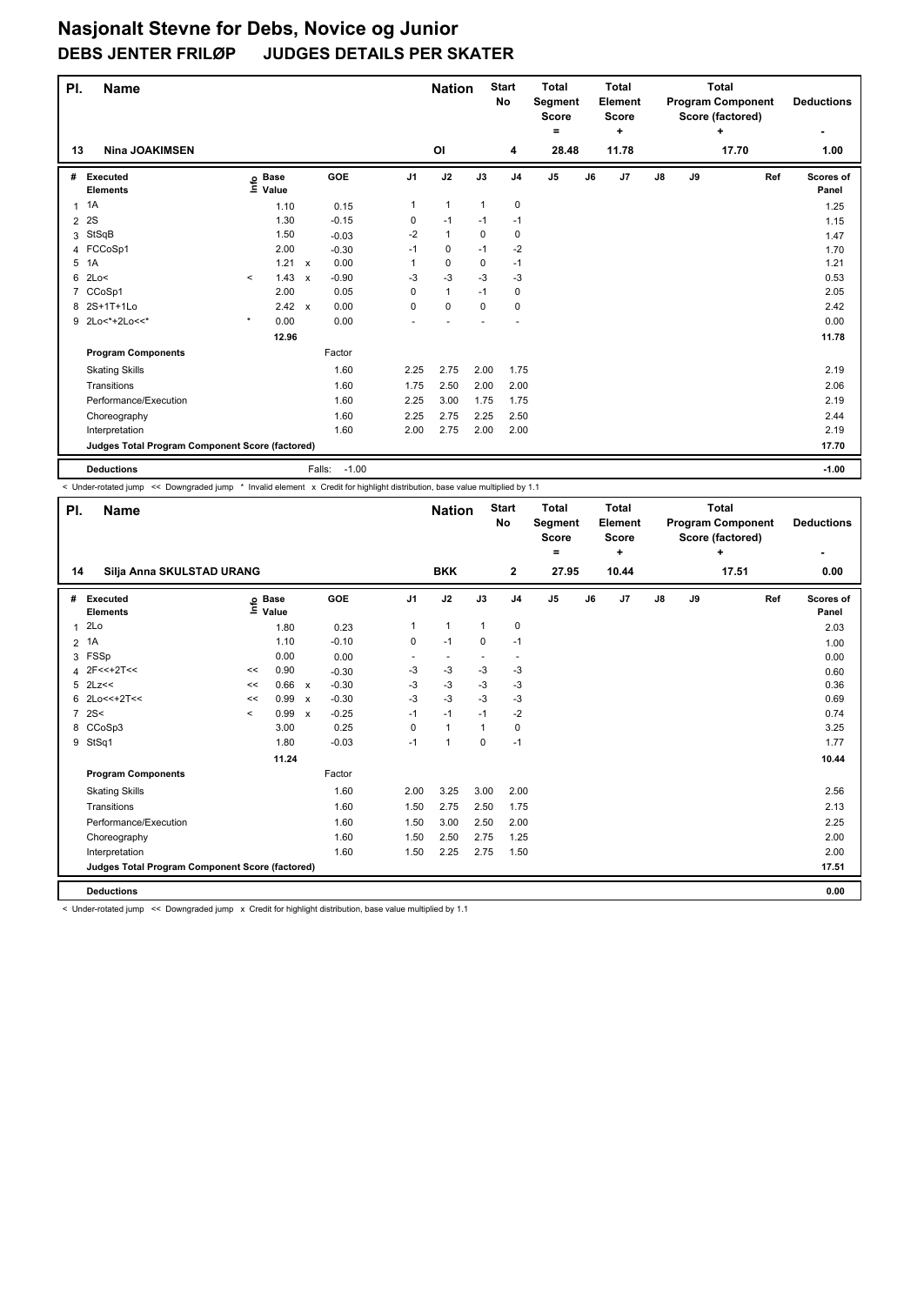| PI.          | <b>Name</b>                                     |    |                            |              |         |                | <b>Nation</b> |      | <b>Start</b><br><b>No</b> | <b>Total</b><br>Segment<br><b>Score</b> |    | <b>Total</b><br>Element<br><b>Score</b> |    |    | <b>Total</b><br><b>Program Component</b><br>Score (factored) | <b>Deductions</b> |
|--------------|-------------------------------------------------|----|----------------------------|--------------|---------|----------------|---------------|------|---------------------------|-----------------------------------------|----|-----------------------------------------|----|----|--------------------------------------------------------------|-------------------|
| 15           | <b>Vanessa GJERDE</b>                           |    |                            |              |         |                | LIL           |      | 10                        | ٠<br>27.88                              |    | ÷<br>10.37                              |    |    | ÷<br>18.51                                                   | 1.00              |
| #            | Executed                                        |    |                            |              | GOE     | J <sub>1</sub> | J2            | J3   | J <sub>4</sub>            | J <sub>5</sub>                          | J6 | J7                                      | J8 | J9 | Ref                                                          | Scores of         |
|              | <b>Elements</b>                                 |    | e Base<br>E Value<br>Value |              |         |                |               |      |                           |                                         |    |                                         |    |    |                                                              | Panel             |
| $\mathbf{1}$ | <b>2S</b>                                       |    | 1.30                       |              | 0.00    | 0              | 0             | 0    | 0                         |                                         |    |                                         |    |    |                                                              | 1.30              |
|              | 2 1A+1Lo+2S                                     |    | 2.90                       |              | 0.00    | 0              | 0             | 0    | 0                         |                                         |    |                                         |    |    |                                                              | 2.90              |
| 3            | 2Lo<<+1T                                        | << | 0.90                       |              | $-0.23$ | $-2$           | $-2$          | $-2$ | $-3$                      |                                         |    |                                         |    |    |                                                              | 0.67              |
|              | 4 CCoSp2                                        |    | 2.50                       |              | $-0.30$ | $-1$           | $-2$          | 0    | $-1$                      |                                         |    |                                         |    |    |                                                              | 2.20              |
|              | 5 2Lz<<                                         | e  | 0.66 x                     |              | $-0.28$ | -3             | $-3$          | $-2$ | -3                        |                                         |    |                                         |    |    |                                                              | 0.38              |
|              | $6$ 2Lo $<<$                                    | << | 0.55 x                     |              | $-0.30$ | $-3$           | $-3$          | $-3$ | $-3$                      |                                         |    |                                         |    |    |                                                              | 0.25              |
|              | 72F<                                            | e  | 1.43                       | $\mathsf{x}$ | $-0.83$ | $-3$           | $-3$          | $-2$ | -3                        |                                         |    |                                         |    |    |                                                              | 0.60              |
|              | 8 StSqB                                         |    | 1.50                       |              | $-0.30$ | $-1$           | $-1$          | $-1$ | $-1$                      |                                         |    |                                         |    |    |                                                              | 1.20              |
|              | 9 FSSpB                                         |    | 1.70                       |              | $-0.83$ | $-3$           | -3            | $-2$ | $-3$                      |                                         |    |                                         |    |    |                                                              | 0.87              |
|              |                                                 |    | 13.44                      |              |         |                |               |      |                           |                                         |    |                                         |    |    |                                                              | 10.37             |
|              | <b>Program Components</b>                       |    |                            |              | Factor  |                |               |      |                           |                                         |    |                                         |    |    |                                                              |                   |
|              | <b>Skating Skills</b>                           |    |                            |              | 1.60    | 1.75           | 2.00          | 2.25 | 1.75                      |                                         |    |                                         |    |    |                                                              | 1.94              |
|              | Transitions                                     |    |                            |              | 1.60    | 1.50           | 2.50          | 2.25 | 2.00                      |                                         |    |                                         |    |    |                                                              | 2.06              |
|              | Performance/Execution                           |    |                            |              | 1.60    | 2.50           | 2.75          | 2.75 | 2.50                      |                                         |    |                                         |    |    |                                                              | 2.63              |
|              | Choreography                                    |    |                            |              | 1.60    | 2.25           | 3.00          | 2.75 | 2.00                      |                                         |    |                                         |    |    |                                                              | 2.50              |
|              | Interpretation                                  |    |                            |              | 1.60    | 2.50           | 3.25          | 2.25 | 1.75                      |                                         |    |                                         |    |    |                                                              | 2.44              |
|              | Judges Total Program Component Score (factored) |    |                            |              |         |                |               |      |                           |                                         |    |                                         |    |    |                                                              | 18.51             |
|              | <b>Deductions</b>                               |    |                            | Falls:       | $-1.00$ |                |               |      |                           |                                         |    |                                         |    |    |                                                              | $-1.00$           |

< Under-rotated jump << Downgraded jump x Credit for highlight distribution, base value multiplied by 1.1 e Jump take off with wrong edge

| PI.            | <b>Name</b>                                          |                          |                            |                                      |                                         | <b>Nation</b>  |                          | <b>Start</b><br>No       | <b>Total</b><br>Segment<br><b>Score</b><br>= |    | <b>Total</b><br>Element<br><b>Score</b><br>÷ | <b>Total</b><br><b>Program Component</b><br>Score (factored)<br>÷ |    |       |     | <b>Deductions</b>  |
|----------------|------------------------------------------------------|--------------------------|----------------------------|--------------------------------------|-----------------------------------------|----------------|--------------------------|--------------------------|----------------------------------------------|----|----------------------------------------------|-------------------------------------------------------------------|----|-------|-----|--------------------|
|                |                                                      |                          |                            |                                      |                                         |                |                          |                          |                                              |    |                                              |                                                                   |    |       |     |                    |
| 16             | <b>Victoria GRANDAHL</b>                             |                          |                            |                                      |                                         | <b>SSK</b>     |                          | 6                        | 26.82                                        |    | 7.40                                         |                                                                   |    | 19.42 |     | 0.00               |
| #              | Executed<br><b>Elements</b>                          |                          | e Base<br>E Value<br>Value | <b>GOE</b>                           | J <sub>1</sub>                          | J2             | J3                       | J <sub>4</sub>           | J <sub>5</sub>                               | J6 | J7                                           | $\mathsf{J}8$                                                     | J9 |       | Ref | Scores of<br>Panel |
| 1              | 2Lo<                                                 | <                        | 1.30                       | $-0.90$                              | -3                                      | -3             | -3                       | $-3$                     |                                              |    |                                              |                                                                   |    |       |     | 0.40               |
|                | $2$ 2F<<                                             | <<                       | 0.50                       | $-0.30$                              | $-3$                                    | $-3$           | $-3$                     | $-3$                     |                                              |    |                                              |                                                                   |    |       |     | 0.20               |
|                | 3 FCSp                                               |                          | 0.00                       | 0.00                                 | ٠                                       | $\overline{a}$ | $\overline{\phantom{a}}$ | $\overline{\phantom{a}}$ |                                              |    |                                              |                                                                   |    |       |     | 0.00               |
| 4              | $2S+1T$                                              |                          | 1.70                       | $-0.10$                              | $-1$                                    | $\mathbf 0$    | $\mathbf 0$              | $-1$                     |                                              |    |                                              |                                                                   |    |       |     | 1.60               |
| 5              | 1A                                                   |                          | 1.21                       | $-0.05$<br>$\boldsymbol{\mathsf{x}}$ | 0                                       | $\mathbf 0$    | 0                        | $-1$                     |                                              |    |                                              |                                                                   |    |       |     | 1.16               |
| 6              | StSq1                                                |                          | 1.80                       | 0.00                                 | 0                                       | $\mathbf 0$    | 0                        | 0                        |                                              |    |                                              |                                                                   |    |       |     | 1.80               |
| $\overline{7}$ | 2Lo<<                                                | <<                       | 0.55 x                     | $-0.30$                              | $-3$                                    | $-3$           | -3                       | -3                       |                                              |    |                                              |                                                                   |    |       |     | 0.25               |
|                | $8 \, 2S <$                                          | $\overline{\phantom{a}}$ | 0.99                       | $-0.25$<br>$\boldsymbol{\mathsf{x}}$ | $-1$                                    | $-1$           | $-1$                     | $-2$                     |                                              |    |                                              |                                                                   |    |       |     | 0.74               |
| 9              | CCoSpB                                               |                          | 1.70                       | $-0.45$                              | $-1$                                    | $-2$           | $-2$                     | $-1$                     |                                              |    |                                              |                                                                   |    |       |     | 1.25               |
|                |                                                      |                          | 9.75                       |                                      |                                         |                |                          |                          |                                              |    |                                              |                                                                   |    |       |     | 7.40               |
|                | <b>Program Components</b>                            |                          |                            | Factor                               |                                         |                |                          |                          |                                              |    |                                              |                                                                   |    |       |     |                    |
|                | <b>Skating Skills</b>                                |                          |                            | 1.60                                 | 2.25                                    | 3.25           | 2.50                     | 2.75                     |                                              |    |                                              |                                                                   |    |       |     | 2.69               |
|                | Transitions                                          |                          |                            | 1.60                                 | 1.75                                    | 2.50           | 2.25                     | 2.25                     |                                              |    |                                              |                                                                   |    |       |     | 2.19               |
|                | Performance/Execution                                |                          |                            | 1.60                                 | 2.25                                    | 3.00           | 2.75                     | 1.50                     |                                              |    |                                              |                                                                   |    |       |     | 2.38               |
|                | Choreography                                         |                          |                            | 1.60                                 | 2.50                                    | 2.50           | 2.50                     | 2.50                     |                                              |    |                                              |                                                                   |    |       |     | 2.50               |
|                | Interpretation                                       |                          |                            | 1.60                                 | 2.50                                    | 2.75           | 2.50                     | 1.75                     |                                              |    |                                              |                                                                   |    |       |     | 2.38               |
|                | Judges Total Program Component Score (factored)      |                          |                            |                                      |                                         |                |                          |                          |                                              |    |                                              |                                                                   |    |       |     | 19.42              |
|                | <b>Deductions</b>                                    |                          |                            |                                      |                                         |                |                          |                          |                                              |    |                                              |                                                                   |    |       |     | 0.00               |
|                | the contract of the contract of the<br>$\sim$ $\sim$ |                          |                            |                                      | a me representative and the morning and |                |                          |                          |                                              |    |                                              |                                                                   |    |       |     |                    |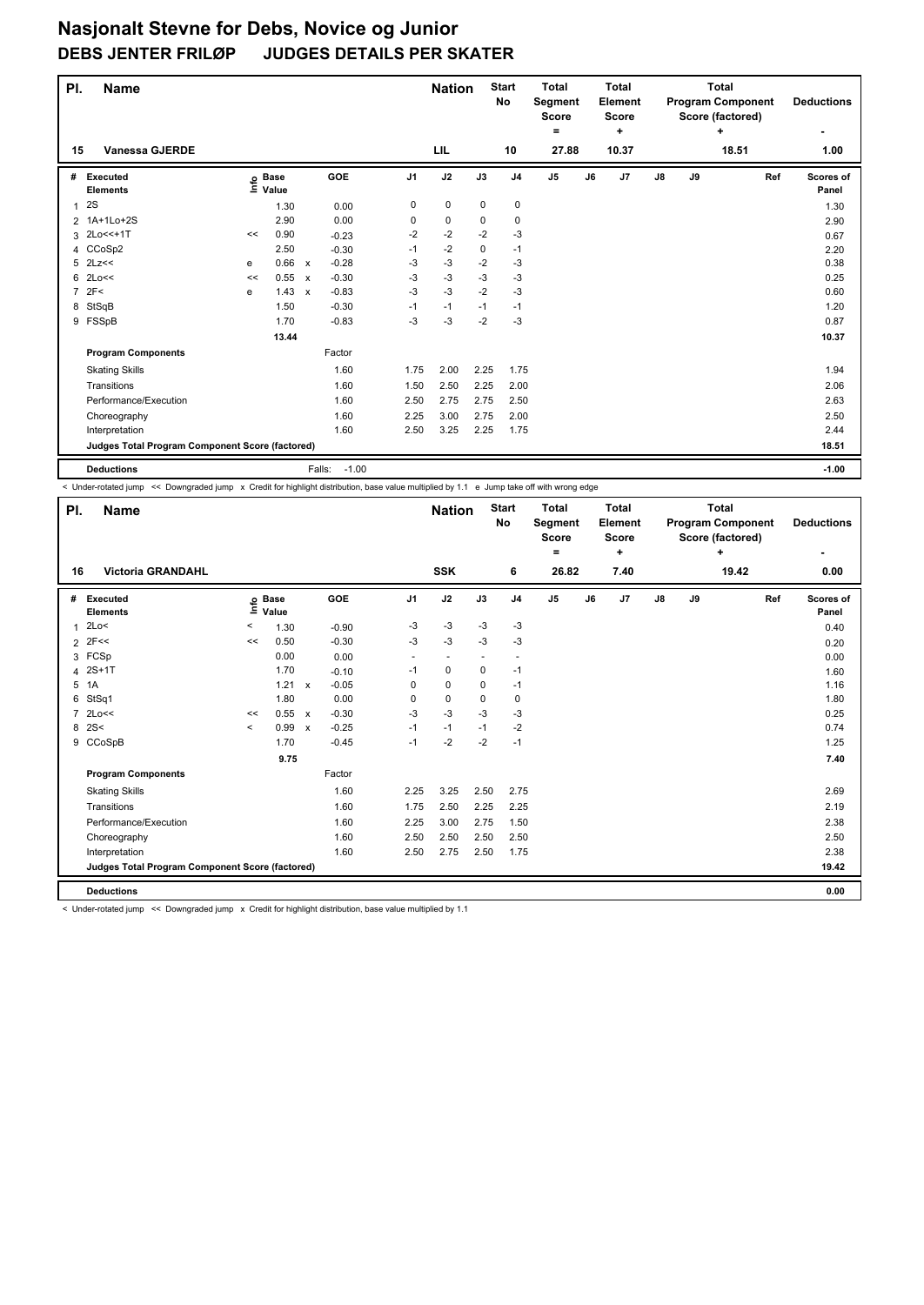| PI. | <b>Name</b>                                     |    |                   |                           |            |                | <b>Nation</b> |      | <b>Start</b><br><b>No</b> | <b>Total</b><br><b>Segment</b><br><b>Score</b> |    | <b>Total</b><br><b>Element</b><br><b>Score</b> |    |    | <b>Total</b><br><b>Program Component</b><br>Score (factored) | <b>Deductions</b>  |
|-----|-------------------------------------------------|----|-------------------|---------------------------|------------|----------------|---------------|------|---------------------------|------------------------------------------------|----|------------------------------------------------|----|----|--------------------------------------------------------------|--------------------|
|     |                                                 |    |                   |                           |            |                |               |      |                           | ۰                                              |    | ÷                                              |    |    | ÷                                                            |                    |
| 17  | <b>Inger Eirin PETTERSEN</b>                    |    |                   |                           |            |                | ΟI            |      | 9                         | 25.80                                          |    | 9.58                                           |    |    | 18.22                                                        | 2.00               |
| #   | Executed<br><b>Elements</b>                     |    | e Base<br>⊑ Value |                           | <b>GOE</b> | J <sub>1</sub> | J2            | J3   | J <sub>4</sub>            | J <sub>5</sub>                                 | J6 | J7                                             | J8 | J9 | Ref                                                          | Scores of<br>Panel |
| 1   | 1A+Lo+2S                                        |    | 2.40              |                           | $-0.15$    | $-1$           | 0             | 0    | $-2$                      |                                                |    |                                                |    |    |                                                              | 2.25               |
|     | $2$ 2F<<                                        | << | 0.50              |                           | $-0.30$    | -3             | -3            | -3   | -3                        |                                                |    |                                                |    |    |                                                              | 0.20               |
| 3   | $1Lo+2Lo<<$                                     | << | 1.00              |                           | $-0.28$    | $-2$           | $-3$          | $-3$ | $-3$                      |                                                |    |                                                |    |    |                                                              | 0.72               |
| 4   | 2S                                              |    | 1.30              |                           | $-0.25$    | $-2$           | $-1$          | $-1$ | $-1$                      |                                                |    |                                                |    |    |                                                              | 1.05               |
| 5   | CCoSp1                                          |    | 2.00              |                           | $-0.38$    | 0              | $-2$          | $-1$ | $-2$                      |                                                |    |                                                |    |    |                                                              | 1.62               |
| 6   | 2Lz<<                                           | e  | 0.66              | $\mathsf{x}$              | $-0.25$    | -3             | $-2$          | $-2$ | $-3$                      |                                                |    |                                                |    |    |                                                              | 0.41               |
| 7   | FCSpB                                           |    | 1.60              |                           | $-0.38$    | $-2$           | 0             | $-1$ | $-2$                      |                                                |    |                                                |    |    |                                                              | 1.22               |
| 8   | 1A                                              |    | 1.21              | $\boldsymbol{\mathsf{x}}$ | $-0.60$    | $-3$           | $-3$          | $-3$ | $-3$                      |                                                |    |                                                |    |    |                                                              | 0.61               |
| 9   | StSqB                                           |    | 1.50              |                           | 0.00       | 0              | $\mathbf 0$   | 0    | 0                         |                                                |    |                                                |    |    |                                                              | 1.50               |
|     |                                                 |    | 12.17             |                           |            |                |               |      |                           |                                                |    |                                                |    |    |                                                              | 9.58               |
|     | <b>Program Components</b>                       |    |                   |                           | Factor     |                |               |      |                           |                                                |    |                                                |    |    |                                                              |                    |
|     | <b>Skating Skills</b>                           |    |                   |                           | 1.60       | 2.25           | 3.25          | 2.50 | 2.00                      |                                                |    |                                                |    |    |                                                              | 2.50               |
|     | Transitions                                     |    |                   |                           | 1.60       | 1.50           | 2.75          | 2.00 | 2.50                      |                                                |    |                                                |    |    |                                                              | 2.19               |
|     | Performance/Execution                           |    |                   |                           | 1.60       | 2.00           | 3.25          | 2.25 | 2.25                      |                                                |    |                                                |    |    |                                                              | 2.44               |
|     | Choreography                                    |    |                   |                           | 1.60       | 2.50           | 3.00          | 2.25 | 1.75                      |                                                |    |                                                |    |    |                                                              | 2.38               |
|     | Interpretation                                  |    |                   |                           | 1.60       | 1.50           | 2.75          | 1.75 | 1.50                      |                                                |    |                                                |    |    |                                                              | 1.88               |
|     | Judges Total Program Component Score (factored) |    |                   |                           |            |                |               |      |                           |                                                |    |                                                |    |    |                                                              | 18.22              |
|     | <b>Deductions</b>                               |    |                   | Falls:                    | $-2.00$    |                |               |      |                           |                                                |    |                                                |    |    |                                                              | $-2.00$            |

<< Downgraded jump x Credit for highlight distribution, base value multiplied by 1.1 e Jump take off with wrong edge

| PI.            | <b>Name</b>                                                         |                   |                         |                |             |      | <b>Start</b><br><b>Nation</b><br><b>No</b> |                   |    | <b>Total</b><br><b>Total</b><br>Segment<br>Element<br><b>Score</b><br><b>Score</b><br>٠ |    | <b>Total</b><br><b>Program Component</b><br>Score (factored)<br>÷ |       |     | <b>Deductions</b>  |
|----------------|---------------------------------------------------------------------|-------------------|-------------------------|----------------|-------------|------|--------------------------------------------|-------------------|----|-----------------------------------------------------------------------------------------|----|-------------------------------------------------------------------|-------|-----|--------------------|
| 18             | Karoline HØISÆTHER                                                  |                   |                         |                | <b>AKK</b>  |      | 11                                         | $\equiv$<br>24.92 |    | 11.00                                                                                   |    |                                                                   | 14.92 |     | 1.00               |
|                |                                                                     |                   |                         |                |             |      |                                            |                   |    |                                                                                         |    |                                                                   |       |     |                    |
| #              | Executed<br><b>Elements</b>                                         | e Base<br>⊑ Value | GOE                     | J <sub>1</sub> | J2          | J3   | J <sub>4</sub>                             | J <sub>5</sub>    | J6 | J7                                                                                      | J8 | J9                                                                |       | Ref | Scores of<br>Panel |
| 1              | 2Lo                                                                 | 1.80              | $-0.90$                 | -3             | $-3$        | $-3$ | $-3$                                       |                   |    |                                                                                         |    |                                                                   |       |     | 0.90               |
|                | 2 2S+T+1Lo                                                          | 1.80              | $-0.25$                 | $-1$           | $-1$        | $-1$ | $-2$                                       |                   |    |                                                                                         |    |                                                                   |       |     | 1.55               |
| 3              | 2Lo                                                                 | 1.80              | 0.00                    | 0              | 0           | 0    | $\mathbf 0$                                |                   |    |                                                                                         |    |                                                                   |       |     | 1.80               |
| $\overline{4}$ | 1A                                                                  | 1.10              | $-0.10$                 | 0              | $-1$        | $-1$ | 0                                          |                   |    |                                                                                         |    |                                                                   |       |     | 1.00               |
| 5              | CCoSpB                                                              | 1.70              | $-0.23$                 | 0              | $-2$        | 0    | $-1$                                       |                   |    |                                                                                         |    |                                                                   |       |     | 1.47               |
|                | 6 1F                                                                | 0.55              | 0.00<br>$\mathsf{x}$    | 0              | $\mathbf 0$ | 0    | $\mathbf 0$                                |                   |    |                                                                                         |    |                                                                   |       |     | 0.55               |
| 7              | StSqB                                                               | 1.50              | $-0.30$                 | $-1$           | $-1$        | $-1$ | $-1$                                       |                   |    |                                                                                         |    |                                                                   |       |     | 1.20               |
| 8              | 2S                                                                  | 1.43              | $-0.20$<br>$\mathsf{x}$ | $-1$           | $-1$        | $-1$ | $-1$                                       |                   |    |                                                                                         |    |                                                                   |       |     | 1.23               |
| 9              | FCSpB                                                               | 1.60              | $-0.30$                 | 0              | $-1$        | $-1$ | $-2$                                       |                   |    |                                                                                         |    |                                                                   |       |     | 1.30               |
|                |                                                                     | 13.28             |                         |                |             |      |                                            |                   |    |                                                                                         |    |                                                                   |       |     | 11.00              |
|                | <b>Program Components</b>                                           |                   | Factor                  |                |             |      |                                            |                   |    |                                                                                         |    |                                                                   |       |     |                    |
|                | <b>Skating Skills</b>                                               |                   |                         | 1.60<br>2.25   | 2.00        | 1.50 | 1.75                                       |                   |    |                                                                                         |    |                                                                   |       |     | 1.88               |
|                | Transitions                                                         |                   | 1.60                    | 1.50           | 2.25        | 1.50 | 1.50                                       |                   |    |                                                                                         |    |                                                                   |       |     | 1.69               |
|                | Performance/Execution                                               |                   | 1.60                    | 2.00           | 2.50        | 1.75 | 2.25                                       |                   |    |                                                                                         |    |                                                                   |       |     | 2.13               |
|                | Choreography                                                        |                   | 1.60                    | 1.75           | 2.50        | 1.75 | 1.75                                       |                   |    |                                                                                         |    |                                                                   |       |     | 1.94               |
|                | Interpretation                                                      |                   | 1.60                    | 1.50           | 2.25        | 1.50 | 1.50                                       |                   |    |                                                                                         |    |                                                                   |       |     | 1.69               |
|                | Judges Total Program Component Score (factored)                     |                   |                         |                |             |      |                                            |                   |    |                                                                                         |    |                                                                   |       |     | 14.92              |
|                | <b>Deductions</b>                                                   |                   | Falls:                  | $-1.00$        |             |      |                                            |                   |    |                                                                                         |    |                                                                   |       |     | $-1.00$            |
|                | v. Credit for bighlight distribution, base value multiplied by 1.1. |                   |                         |                |             |      |                                            |                   |    |                                                                                         |    |                                                                   |       |     |                    |

x Credit for highlight distribution, base value multiplied by 1.1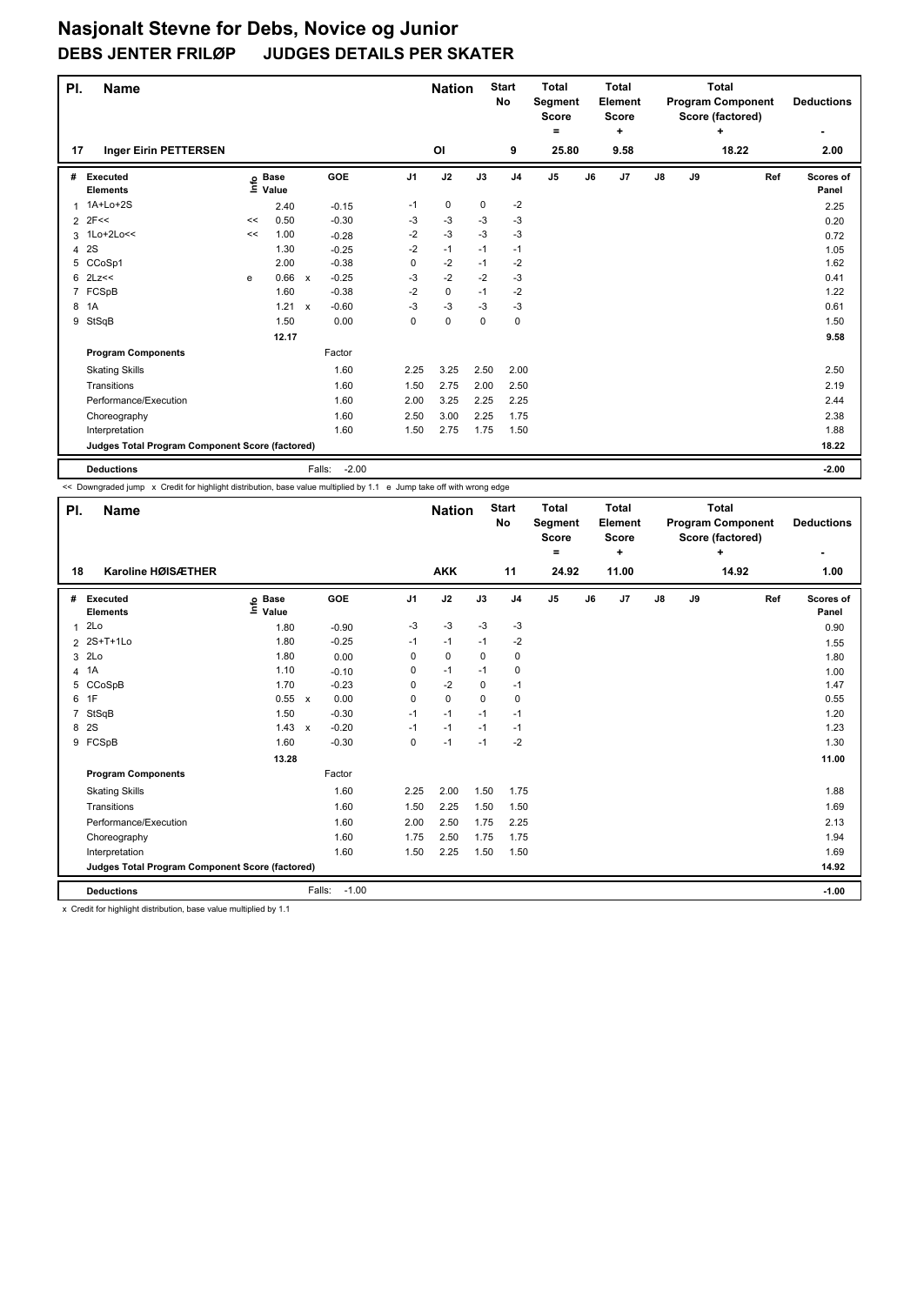| PI. | <b>Name</b>                                     |         |                            |              |                   |                | <b>Nation</b> |             | <b>Start</b><br>No | <b>Total</b><br><b>Segment</b><br><b>Score</b> |    | <b>Total</b><br>Element<br><b>Score</b> |    |    | <b>Total</b><br><b>Program Component</b><br>Score (factored) | <b>Deductions</b>  |
|-----|-------------------------------------------------|---------|----------------------------|--------------|-------------------|----------------|---------------|-------------|--------------------|------------------------------------------------|----|-----------------------------------------|----|----|--------------------------------------------------------------|--------------------|
|     |                                                 |         |                            |              |                   |                |               |             |                    | ۰                                              |    | ٠                                       |    |    | ÷                                                            |                    |
| 19  | <b>Helene JØRGENSEN</b>                         |         |                            |              |                   |                | <b>AKK</b>    |             | 1                  | 24.16                                          |    | 9.16                                    |    |    | 16.00                                                        | 1.00               |
| #   | Executed<br><b>Elements</b>                     |         | e Base<br>E Value<br>Value |              | GOE               | J <sub>1</sub> | J2            | J3          | J <sub>4</sub>     | J <sub>5</sub>                                 | J6 | J7                                      | J8 | J9 | Ref                                                          | Scores of<br>Panel |
| 1   | 2S+1T+1Lo                                       |         | 2.20                       |              | 0.00              | 0              | 0             | 0           | 0                  |                                                |    |                                         |    |    |                                                              | 2.20               |
|     | 2 2Lo+1T                                        |         | 2.20                       |              | $-0.15$           | $-1$           | 0             | 0           | $-1$               |                                                |    |                                         |    |    |                                                              | 2.05               |
| 3   | 2Lo                                             |         | 1.80                       |              | $-0.90$           | -3             | -3            | -3          | $-3$               |                                                |    |                                         |    |    |                                                              | 0.90               |
|     | 4 $2S <$                                        | <<      | 0.44                       | $\mathsf{x}$ | $-0.30$           | -3             | $-3$          | $-3$        | $-3$               |                                                |    |                                         |    |    |                                                              | 0.14               |
|     | 5 FCSpB                                         |         | 1.60                       |              | $-0.38$           | $-2$           | 0             | $-1$        | $-2$               |                                                |    |                                         |    |    |                                                              | 1.22               |
| 6   | StSq1                                           |         | 1.80                       |              | $-0.53$           | $-2$           | $-2$          | $-2$        | $-1$               |                                                |    |                                         |    |    |                                                              | 1.27               |
|     | 7 1A                                            |         | 1.21                       | $\mathsf{x}$ | $-0.35$           | $-1$           | $-2$          | $-2$        | $-2$               |                                                |    |                                         |    |    |                                                              | 0.86               |
|     | 8 1F                                            |         | 0.55 x                     |              | $-0.03$           | 0              | $\mathbf 0$   | $\mathbf 0$ | $-1$               |                                                |    |                                         |    |    |                                                              | 0.52               |
| 9   | $CSp^*$                                         | $\star$ | 0.00                       |              | 0.00              |                |               |             |                    |                                                |    |                                         |    |    |                                                              | 0.00               |
|     |                                                 |         | 11.80                      |              |                   |                |               |             |                    |                                                |    |                                         |    |    |                                                              | 9.16               |
|     | <b>Program Components</b>                       |         |                            |              | Factor            |                |               |             |                    |                                                |    |                                         |    |    |                                                              |                    |
|     | <b>Skating Skills</b>                           |         |                            |              | 1.60              | 1.75           | 2.50          | 1.50        | 2.00               |                                                |    |                                         |    |    |                                                              | 1.94               |
|     | Transitions                                     |         |                            |              | 1.60              | 2.00           | 2.25          | 2.00        | 2.50               |                                                |    |                                         |    |    |                                                              | 2.19               |
|     | Performance/Execution                           |         |                            |              | 1.60              | 1.50           | 2.25          | 2.00        | 1.50               |                                                |    |                                         |    |    |                                                              | 1.81               |
|     | Choreography                                    |         |                            |              | 1.60              | 2.25           | 2.50          | 2.00        | 2.25               |                                                |    |                                         |    |    |                                                              | 2.25               |
|     | Interpretation                                  |         |                            |              | 1.60              | 1.50           | 2.00          | 2.25        | 1.50               |                                                |    |                                         |    |    |                                                              | 1.81               |
|     | Judges Total Program Component Score (factored) |         |                            |              |                   |                |               |             |                    |                                                |    |                                         |    |    |                                                              | 16.00              |
|     | <b>Deductions</b>                               |         |                            |              | Falls:<br>$-1.00$ |                |               |             |                    |                                                |    |                                         |    |    |                                                              | $-1.00$            |

<< Downgraded jump \* Invalid element x Credit for highlight distribution, base value multiplied by 1.1

| PI.            | <b>Name</b>                                                                            |    |                            |                         |      | <b>Nation</b> |      | <b>Start</b><br><b>No</b> | <b>Total</b><br>Segment<br><b>Score</b><br>$=$ |    | <b>Total</b><br>Element<br>Score<br>÷ |               |    | <b>Total</b><br><b>Program Component</b><br>Score (factored)<br>÷ |     | <b>Deductions</b>  |
|----------------|----------------------------------------------------------------------------------------|----|----------------------------|-------------------------|------|---------------|------|---------------------------|------------------------------------------------|----|---------------------------------------|---------------|----|-------------------------------------------------------------------|-----|--------------------|
| 20             | <b>Nora SALVESEN</b>                                                                   |    |                            |                         |      | <b>SKK</b>    |      | 3                         | 18.87                                          |    | 9.87                                  |               |    | 13.00                                                             |     | 4.00               |
| #              | Executed<br><b>Elements</b>                                                            |    | e Base<br>E Value<br>Value | GOE                     | J1   | J2            | J3   | J <sub>4</sub>            | J5                                             | J6 | J7                                    | $\mathsf{J}8$ | J9 |                                                                   | Ref | Scores of<br>Panel |
| $\mathbf{1}$   | 1A                                                                                     |    | 1.10                       | 0.00                    | 0    | 0             | 0    | 0                         |                                                |    |                                       |               |    |                                                                   |     | 1.10               |
|                | 2 FSSpB                                                                                |    | 1.70                       | $-0.68$                 | $-2$ | $-2$          | $-2$ | $-3$                      |                                                |    |                                       |               |    |                                                                   |     | 1.02               |
|                | 3 1F                                                                                   |    | 0.50                       | 0.00                    | 0    | 0             | 0    | $\mathbf 0$               |                                                |    |                                       |               |    |                                                                   |     | 0.50               |
| 4              | 1A+1Lo+2Lo<<                                                                           | << | 2.10                       | $-0.60$                 | -3   | -3            | -3   | -3                        |                                                |    |                                       |               |    |                                                                   |     | 1.50               |
| 5              | 2Lo                                                                                    |    | 1.80                       | $-0.90$                 | $-3$ | $-3$          | $-3$ | $-3$                      |                                                |    |                                       |               |    |                                                                   |     | 0.90               |
| 6              | 2S                                                                                     |    | 1.43                       | $-0.60$<br>$\mathbf{x}$ | $-3$ | $-3$          | $-3$ | $-3$                      |                                                |    |                                       |               |    |                                                                   |     | 0.83               |
| $\overline{7}$ | $2S+2T<<$                                                                              | << | $1.87 \times$              | $-0.60$                 | -3   | -3            | -3   | -3                        |                                                |    |                                       |               |    |                                                                   |     | 1.27               |
| 8              | StSqB                                                                                  |    | 1.50                       | $-0.30$                 | $-2$ | $-1$          | 0    | $-1$                      |                                                |    |                                       |               |    |                                                                   |     | 1.20               |
|                | 9 CCoSpB                                                                               |    | 1.70                       | $-0.15$                 | 0    | $-1$          | 0    | -1                        |                                                |    |                                       |               |    |                                                                   |     | 1.55               |
|                |                                                                                        |    | 13.70                      |                         |      |               |      |                           |                                                |    |                                       |               |    |                                                                   |     | 9.87               |
|                | <b>Program Components</b>                                                              |    |                            | Factor                  |      |               |      |                           |                                                |    |                                       |               |    |                                                                   |     |                    |
|                | <b>Skating Skills</b>                                                                  |    |                            | 1.60                    | 1.75 | 2.00          | 1.75 | 1.75                      |                                                |    |                                       |               |    |                                                                   |     | 1.81               |
|                | Transitions                                                                            |    |                            | 1.60                    | 1.50 | 2.25          | 1.75 | 1.75                      |                                                |    |                                       |               |    |                                                                   |     | 1.81               |
|                | Performance/Execution                                                                  |    |                            | 1.60                    | 1.25 | 1.75          | 1.75 | 1.00                      |                                                |    |                                       |               |    |                                                                   |     | 1.44               |
|                | Choreography                                                                           |    |                            | 1.60                    | 1.50 | 1.75          | 1.75 | 1.25                      |                                                |    |                                       |               |    |                                                                   |     | 1.56               |
|                | Interpretation                                                                         |    |                            | 1.60                    | 1.25 | 1.75          | 1.75 | 1.25                      |                                                |    |                                       |               |    |                                                                   |     | 1.50               |
|                | Judges Total Program Component Score (factored)                                        |    |                            |                         |      |               |      |                           |                                                |    |                                       |               |    |                                                                   |     | 13.00              |
|                | <b>Deductions</b>                                                                      |    |                            | Falls:<br>$-4.00$       |      |               |      |                           |                                                |    |                                       |               |    |                                                                   |     | $-4.00$            |
|                | cc. Downgraded jump v. Credit for bigblight distribution, base value multiplied by 1.1 |    |                            |                         |      |               |      |                           |                                                |    |                                       |               |    |                                                                   |     |                    |

Downgraded jump x Credit for highlight distribution, base value multiplied by 1.1